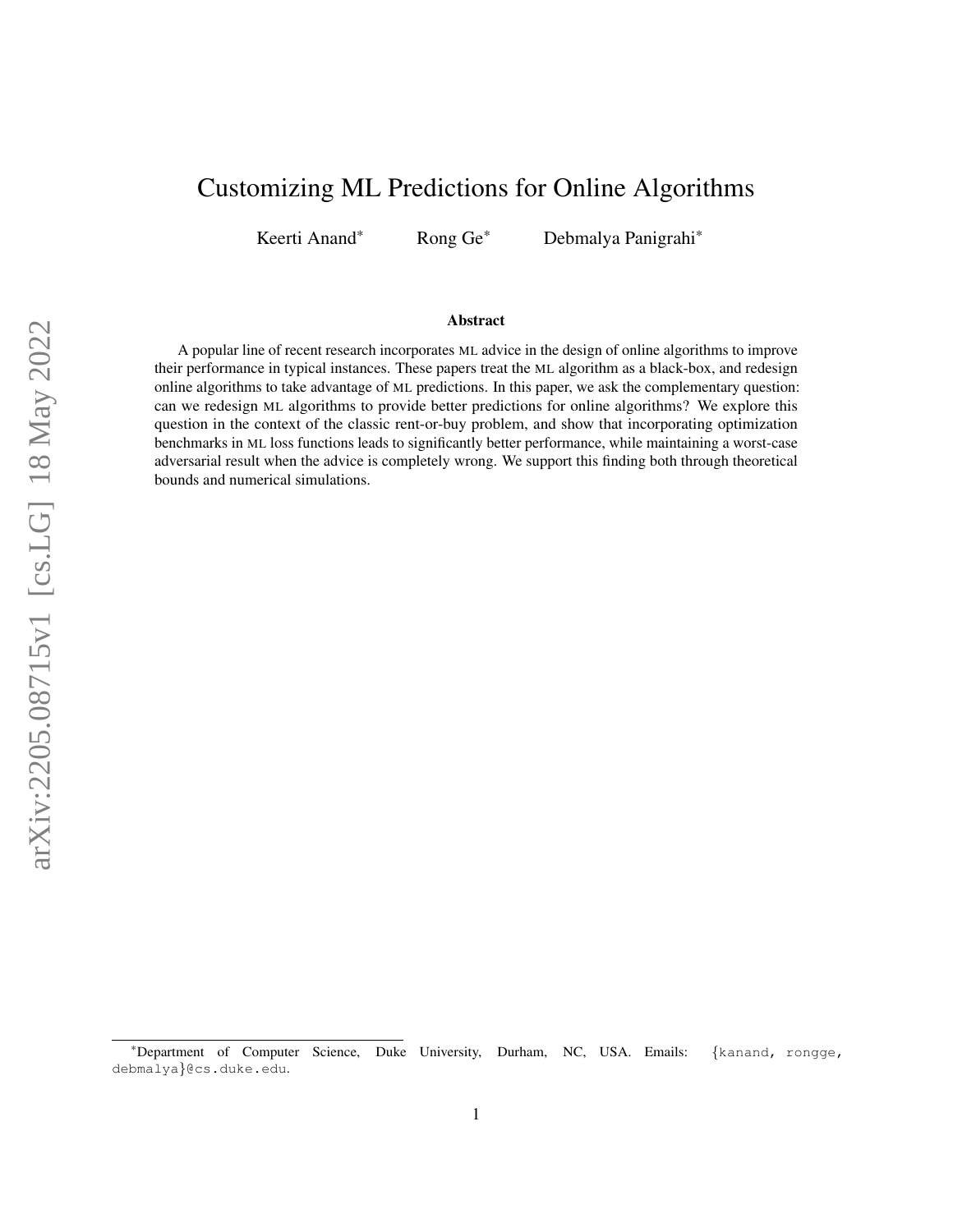### 1 Introduction

Optimization under uncertainty is a classic theme in the fields of algorithm design and machine learning. In the former, the framework of online algorithms adopts a conservative approach and optimizes for the worst case (or adversarial) future. While this ensures robustness, the inherent pessimism of the adversarial approach often results in weak guarantees. Machine learning (ML), on the other hand, takes a more optimistic approach of trying to predict the future by fitting an appropriate model to past data. Indeed, a popular line of recent research is to incorporate ML predictions in the design of online algorithms to improve their performance while preserving the inherent robustness of the framework (see related work for references). In this line of research, ML is used as a *black box*, and the focus is on re-designing online algorithms to use predictions generated by any ML technique. In this paper, we ask the complementary question: *can we re-design learning algorithms to better serve optimization objectives?*

The key to this question is the observation that unlike in a generic learning setting, we are not interested in traditional loss functions such as classification error or mean-squared loss, but only in the eventual performance of the online algorithm. The performance of the online algorithm is measured by its *competitive ratio* – the worst-case ratio between the cost of the online algorithm's solution and that of the (offline) optimum. By leveraging ML predictions, one can hope to achieve a better competitive ratio in the typical case. Even if the ML algorithm does not make accurate predictions, it suffices if the learning errors do not adversely affect the decisions taken by the online algorithm. Instead of treating the learning algorithm and the subsequent optimization as independent modules as in the previous line of work, we ask if we can improve the overall online algorithm by designing them in conjunction. That is, we seek to design a learning algorithm specific to the optimization task at hand, and an optimization algorithm that is aware of the learning algorithm that generated the predictions.

We investigate this question in the context of the classic *rent-or-buy* (a.k.a. *ski rental*) problem. In this problem, the algorithm is faced with one of two choices: a small recurring (rental) cost, or a large (buying) cost that has to be paid once but no cost thereafter. This choice routinely arises in our daily lives such as in the decision to rent or buy a house, corporate decisions to rent or buy data centers, expensive equipment, and so on. Naturally, the optimal choice depends on the duration of use, a longer duration justifying the decision to buy instead of renting. But, this is where the uncertainty lies: the length of use is often not known in advance. The ski rental problem is perhaps the most fundamental, and structurally simplest, of all problems in online algorithms, and has been widely studied in many contexts (see, e.g., [\[1,](#page-23-0) [2,](#page-23-1) [3,](#page-24-0) [4,](#page-24-1) [5\]](#page-24-2)), including that of online algorithms with ML predictions [\[6,](#page-24-3) [7\]](#page-24-4). We formally define this problem next.

The ski rental problem. In the ski rental problem, a skier has two options: to buy skis at a one time cost of \$*B* or to rent them at a cost of \$1 per day. The skier does not know the length of the ski season in advance, and only learns it once the season ends. Note that if the length of the season were known, then the optimal policy is to buy at the beginning of the season if it lasts longer than *B* days, and rent every day if it is shorter. But, in the absence of this information, an algorithm has to decide the duration of renting skis before buying them. It is well-known that the best competitive ratio achievable by a deterministic algorithm for this problem is 2 (e.g., [\[8\]](#page-24-5)), and that by a randomized algorithm is  $\frac{e}{e-1}$  (e.g., [\[1\]](#page-23-0)). The ski-rental problem [\[1,](#page-23-0) [3,](#page-24-0) [4,](#page-24-1) [5\]](#page-24-2), and variants such as TCP acknowledgment [\[2\]](#page-23-1), the parking permit problem [\[9\]](#page-24-6), snoopy caching [\[8\]](#page-24-5), etc. model the fundamental difficulty in decision making under uncertainty in many situations.

The learning framework. We use a classic PAC learning framework. Namely, the learning algorithm observes feature vectors  $x \in \mathbb{R}^d$  comprising, e.g., weather predictions, skier history, etc. and aims to predict scalars  $y \in \mathbb{R}^+$  denoting the length of the ski season. We assume that  $(x, y)$  belongs to an unknown joint distribution K. The learning algorithm observes *n* samples (the "training set") from K. Typically, these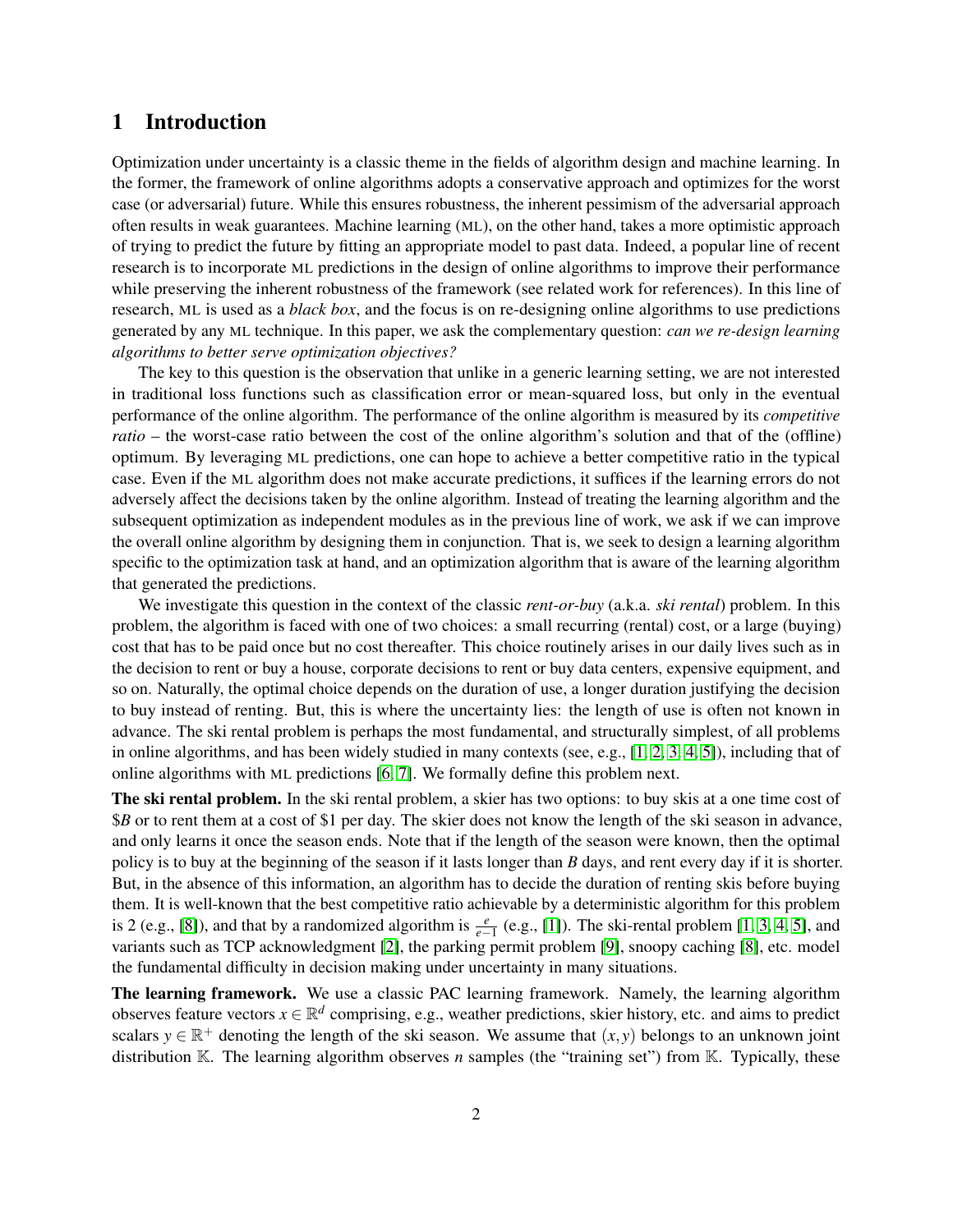samples would be used to train a model that maps feature vectors *x* to predictions  $\tilde{y} = f(x)$  that minimizes some loss function (e.g., mean squared error, hinge loss, etc.) defined on  $\mathbb{K}$ . In our problem, however, the goal is not to predict the unknown *y*, but rather to optimize the solution to the ski rental instance defined by *y*. Consequently, the learning algorithm skips *y* altogether and outputs a solution to the optimization problem directly. For the ski rental problem, this amounts to defining a function  $\theta(x)$  that maps the feature vector *x* to the duration of renting skis. The expected competitive ratio is then given by the competitive ratio of this policy  $\theta(x)$  defined on distribution K. We call this a "learning-to-rent" algorithm.

Our Contributions. Our goal is to design a learning-to-rent algorithm with an expected competitive ratio of  $(1+\varepsilon)$ , and analyze the dependence of the number of samples *n* on the value of  $\varepsilon$ . Contrast this with online algorithms for this problem that can at best achieve a competitive ratio of  $\frac{e}{e-1}$  (e.g., [\[1\]](#page-23-0)). If the joint distribution  $(x, y)$  is arbitrary, then one cannot hope to achieve a competitive ratio of  $(1 + \varepsilon)$  since every sample may have a different *x* and the conditional distributions  $y|x|$  may be unrelated for different values of *x*. However, it is natural to assume that the joint distribution on  $(x, y)$  is **Lipschitz** in the sense that nearby values of x imply similar conditional distributions  $y|x$ . Our first contribution (Theorem [1\)](#page-4-0) is to design a learning-to-rent algorithm whose competitive ratio is within a factor of  $(1+\varepsilon)$  of the best competitive ratio achievable for that distribution, under only the Lipschitz assumption. First, we discretize the domain of *x* using an  $\varepsilon$ -net. Then, for each cell in the  $\varepsilon$ -net, we have one of two cases. Either, there are sufficiently many samples to estimate the conditional distribution  $y|x$ . Or, a baseline online algorithm can be used for the cell if it has very few samples. The dependence of the number of samples *n* on the number of feature dimensions *d* is exponential, which we show is indeed necessary (Theorem [8\)](#page-11-0).

Our next goal is to improve the dependence on *d* since the number of features in a typical setting can be rather large, which would make the previous algorithm prohibitively expensive. To this end, we use a PAC learning approach to address the problem. Since the optimal ski rental policy exhibits threshold behavior (rent throughout if  $y < B$  and buy at the outset if  $y \geq B$ ), we treat the underlying learning problem as a classification task. In particular, we introduce an auxiliary binary variable *z* that captures the two regimes for the optimal ski rental policy:

$$
z = \left\{ \begin{array}{ll} 1 & \text{if } y \ge B \\ 0 & \text{if } y < B \end{array} \right.
$$

Our first result is that if *z* belongs to a concept class that is  $(\varepsilon, \delta)$  PAC-learnable from *x*, then we can obtain a learning-to-rent algorithm that achieves a competitive ratio of  $(1+2\sqrt{\epsilon})$  with probability  $1-\delta$ . This implies, for instance, that if there were a linear classifier for *z*, then the number of required training samples *n* to obtain a  $(1+\varepsilon)$  competitive algorithm can be decreased from exponential to linear in *d*, specifically  $O(d/\varepsilon^2)$ .

While it's a significant improvement over the previous bound, we hope to do even better by exploiting the specific structure of the ski rental problem. In particular, we observe that the classification error is almost entirely due to samples close to the threshold, but for values of *y* close to *B*, mis-classifying *z* does not cost us significantly in the ski rental objective. This allows us to create an artificial margin around the classification boundary and discard all samples that appear in this margin. Using this improvement, we can improve the sample complexity of the training set to remove the dependence on *d* entirely (although at a slightly worse dependence on  $\varepsilon$ ).

We also consider a noisy model where the labels in the training set are noisy. By this, we mean that labels for a certain fraction of the input distribution are flipped adverserially. We design a noise tolerant algorithm for the learning-to-rent problem with a competitive ratio of  $1+3\sqrt{p}$ , where *p* is the mis-classification error of a noise tolerant binary classifier. We complement this bound by showing that for a noise level of  $\eta$ , the best competitive ratio achievable is  $1 + \frac{\sqrt{\eta}}{2}$  $\frac{q}{2}$ .

Next, we consider robustness of our algorithms, i.e., their performance under no assumptions on the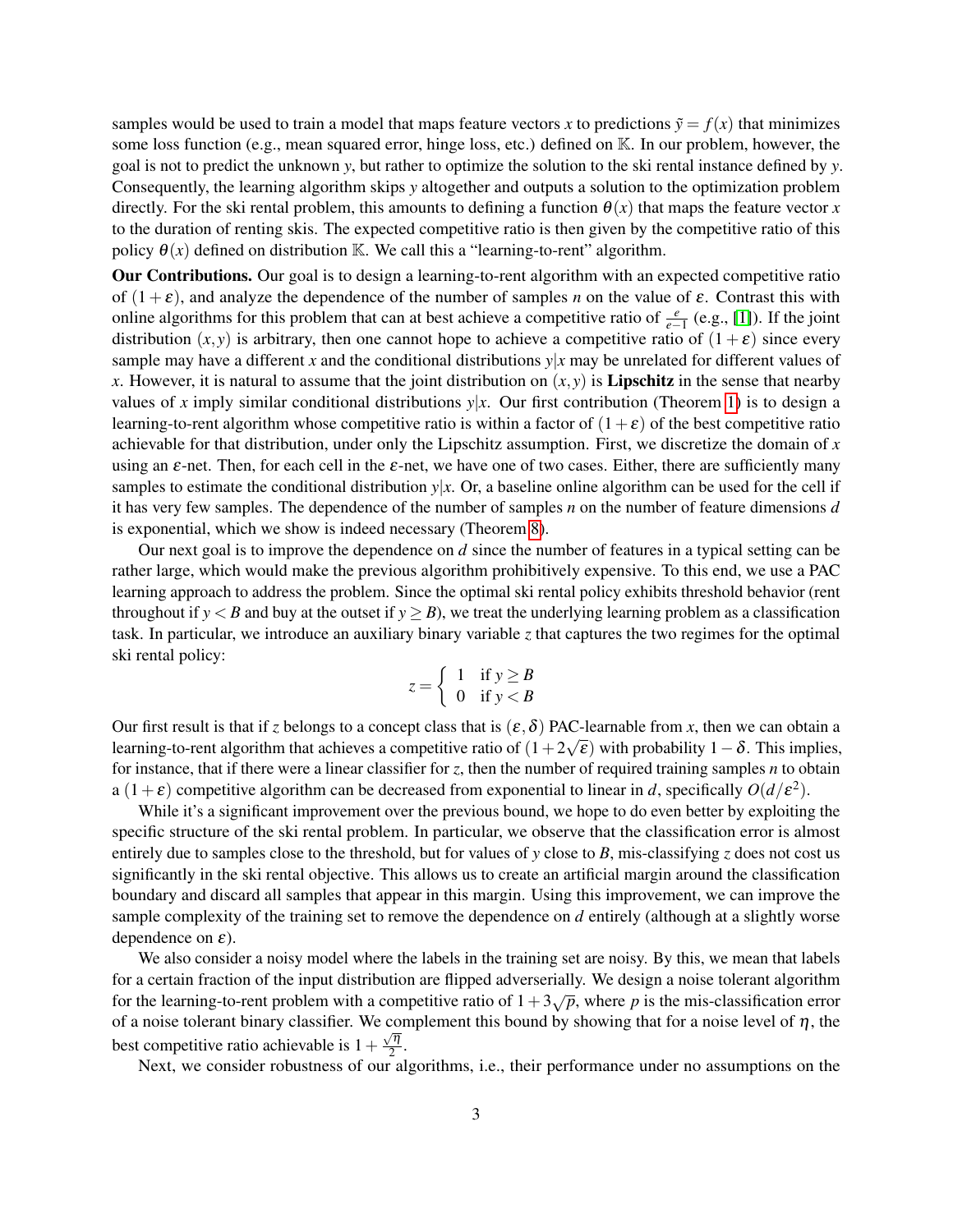input. An important distinction between the recent line of research on online algorithms with predictions and previous "beyond worst case" approaches to competitive analysis is that the recent work simultaneously provides worst case guarantees while also improving the bounds if the additional assumptions on the input hold. Therefore, it is crucial that our algorithms are also robust in this sense. Indeed, we show that in order to obtain a competitive ratio of  $(1+\varepsilon)$  in the optimistic scenario, none of our algorithms has competitive ratios any worse than  $1+\frac{1}{s}$  $\frac{1}{\varepsilon}$  in the adversarial setting.

Finally, we perform numerical simulations to evaluate our learning-to-rent policies. We consider three different regimes, corresponding to small  $(d = 2)$ , moderate  $(d = 100)$ , and large  $(d = 5000)$  number of feature dimensions. Recall that our margin-based technique outperforms the black box learning approach for a large number of feature dimensions. This is indeed the case in our experiments: while the two approaches are comparable for  $d = 2$  and exhibit relatively mild differences for  $d = 100$ , the margin-based approach is decidedly superior for  $d = 5000$ . In principle, this shows that in large instances, there is considerable benefit to customizing ML predictions to make them conducive to the objectives of the online algorithm. In fact, we also show experimentally that although margin-based predictions achieve a smaller competitive ratio, their corresponding mis-classification error is rather large. This provides further evidence that a black box learning approach that simply tries to minimize classification error is not sufficient for generating good predictions for online algorithms. In addition, we also empirically evaluate the performance of our noise-tolerant algorithm and map the competitive ratio as a function of the mis-classification error.

Related Work. A robust literature is beginning to emerge in incorporating ML predictions in online algorithms. While the list of papers in this domain continues to grow by the day, some of the representative problems that this theme has been applied to include: auction pricing [\[10\]](#page-24-7), rent or buy [\[6,](#page-24-3) [7\]](#page-24-4), caching [\[11,](#page-24-8) [12,](#page-24-9) [13\]](#page-24-10), scheduling [\[6,](#page-24-3) [14,](#page-24-11) [15\]](#page-24-12), frequency estimation [\[16\]](#page-24-13), Bloom filters [\[17\]](#page-25-0), etc. As described earlier, these results consider ML as a black box and re-design the online algorithm, whereas we take the complementary approach of re-designing the learning algorithm to suit the optimization task.

Our main idea is to modify the loss function in the learning algorithm to incorporate the optimization objective. There has been previous research in a similar spirit, where the loss function in learning is adapted to suit specific purposes, albeit different ones from our work. For instance, [\[18\]](#page-25-1) give an "Adaptive Loss Alignment" scheme to meta-learn the loss function to directly optimize the evaluation metric in the context of Reinforcement Learning. [\[19\]](#page-25-2) present a framework for algorithm selection as a statistical learning problem. This framework captures, for instance, the notion of "self-improving algorithms", where the goal is to learn the input distribution and adaptively design an optimal policy (originally proposed by [\[20\]](#page-25-3)). A related line of research, pioneered by [\[21\]](#page-25-4), is that of optimizing on samples of the input rather than the entire input (see also [\[22,](#page-25-5) [23,](#page-25-6) [24\]](#page-25-7)). Yet another example of adapting the loss function in learning is in Cost Sensitive Learning [\[25\]](#page-25-8), where mis-classification errors incur non-uniform penalties (see also [\[26,](#page-25-9) [27\]](#page-25-10)).

#### 2 Preliminaries

For notational convenience, we consider a continuous version of the ski rental problem, where the buying cost is \$1, and the length of the ski season is denoted by *y*. (The assumption on the buying cost is w.l.o.g. by appropriate scaling.) Therefore, the optimal offline solution is to buy at the outset when  $y \ge 1$  and rent throughout when *y* < 1. We also denote the feature vector by  $x \in \mathbb{R}^d$  (e.g., weather predictions, skier behavior, etc.) and assume that  $(x, y)$  is drawn from an unknown joint distribution K. Given a feature vector *x*, the goal of the algorithm is to produce a threshold  $\theta(x)$  such that the skier rents till time  $\theta(x)$  and buys at that point if the ski season is longer. We call  $\theta(x)$  the *wait time* of the algorithm.

If the distribution  $\mathbb K$  were known to the algorithm, then for each input *x*, it can compute the conditional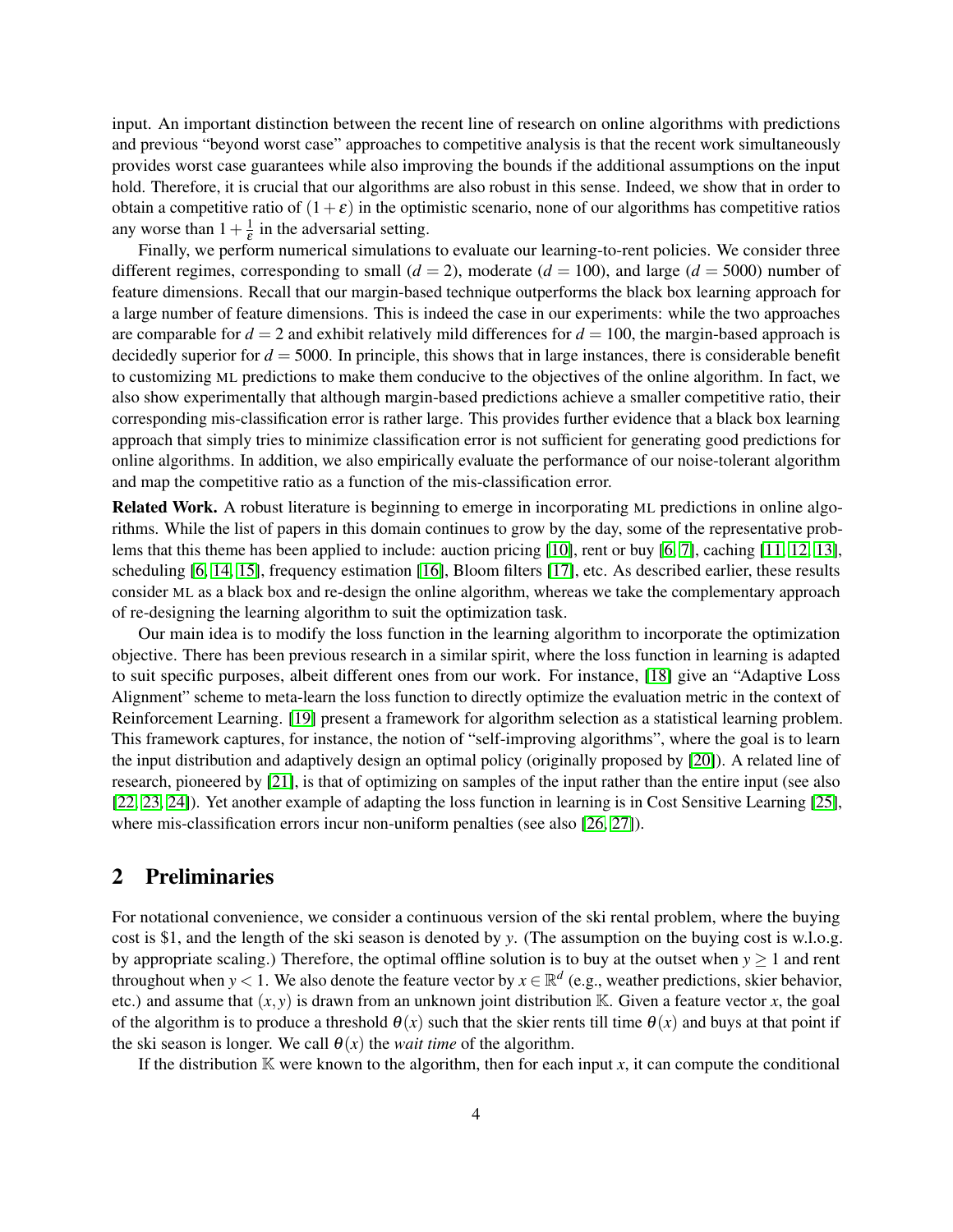distribution *y*|*x* and solve the resulting *stochastic* ski rental problem, i.e., where the input is drawn from a given distribution. It is well known that the optimal strategy in this case can be described by a fixed wait time that we denote  $\theta^*(x)$ .

Of course, in general, the distribution  $\mathbb K$  is not known to the algorithm, and has to be "learned" from training data. The "learning-to-rent" algorithm observes *n* training samples  $(x_i, y_i) \sim \mathbb{K}$ , and based on them, generates a function  $\theta(x)$  that maps feature vectors x to the wait time. The (expected) competitive ratio of the algorithm is given by:

<span id="page-4-1"></span>
$$
CR(\theta, \mathbb{K}) = \mathbb{E}_{(x, y) \sim \mathbb{K}}[g(\theta(x), y)] \tag{1}
$$

where 
$$
g(\theta(x), y) = \begin{cases} \frac{y}{\min\{y, 1\}} & \text{when } y < \theta(x) \\ \frac{1 + \theta(x)}{\min\{y, 1\}} & \text{when } y \ge \theta(x). \end{cases}
$$
 (2)

The goal of the learning-to-rent algorithm is to output a function  $\theta(\cdot)$  that minimizes CR in Eq. [\(1\)](#page-4-1). Since the ideal strategy is to output the function  $\theta^*(\cdot)$ , we measure the performance of the algorithm as the ratio between  $CR(\theta, \mathbb{K})$  and  $CR(\theta^*, \mathbb{K})$ .

<span id="page-4-2"></span>**Definition 1.** A learning-to-rent algorithm A with threshold function  $\theta(\cdot)$  is said be  $(\epsilon, \delta)$ -accurate with *n samples, if for any distribution* K*, after observing n samples, we have the following guarantee with probability at least* 1−δ*:*

$$
CR(\theta, \mathbb{K}) \le (1+\varepsilon) \cdot CR(\theta^*, \mathbb{K}).
$$
\n(3)

*If we say that an algorithm is*  $(1+\varepsilon)$ -accurate, we mean Eq. [\(3\)](#page-4-2) holds for some fixed constant  $\delta$ .

The additional parameter  $K$  can be dropped when the distribution is clear from the context.

#### 3 A General Learning-to-Rent Algorithm

As described in the introduction, it is natural (and required) to assume that the joint distribution  $K$  on  $(x, y)$  is **Lipschitz** in the sense that similar feature vectors x imply similar conditional distributions  $y|x$ . In this section, our main contribution is to design a learning-to-rent algorithm under this minimal assumption.

First, we give the precise definition of the Lipschitz property we require. In particular, we measure distances between distributions using the *earth mover distance* (EMD) metric.

**Definition 2.** For probability distributions  $\mathbb{X}, \mathbb{Y}$  over  $\mathbb{R}^d$ ,

$$
EMD(\mathbb{X}, \mathbb{Y}) = \min_{\mathbb{K}: \mathbb{K}|x = \mathbb{X}, \mathbb{K}|y = \mathbb{Y}} \left( \mathbb{E}_{(x,y) \sim \mathbb{K}}[\|x - y\|] \right).
$$

The joint distribution K above is such that its marginals with respect to *y* and *x* are equal to X and Y respectively. We now define the Lipschitz property using EMD as the distance measure between distributions.

<span id="page-4-3"></span>**Definition 3.** A joint distribution on  $(x, y) \in \mathbb{R}^d \times \mathbb{R}^+$  is said to be L-Lipschitz iff for all  $x_1, x_2 \in \mathbb{R}^d$ , the *marginal distributions*  $\mathbb{Y}_1 = y | x_1, \mathbb{Y}_2 = y | x_2 \text{ satisfy } \text{EMD}(\mathbb{Y}_1, \mathbb{Y}_2) \leq L \cdot ||x_1 - x_2||_2.$ 

Now we are ready to state our main result in this section:

<span id="page-4-0"></span>**Theorem 1.** For the learning-to-rent problem, if  $x \in [0,1]^d$ , and the joint distribution  $(x, y)$  is L-Lipschitz, *then there exists an algorithm that uses*  $n = \left(\frac{L\sqrt{d}}{s}\right)^{2}$ ε  $\int^{O(d)}$  samples and is  $(1+\varepsilon)$  $(1+\varepsilon)$  $(1+\varepsilon)$ -accurate with high probability.<sup>1</sup> [2](#page-5-1)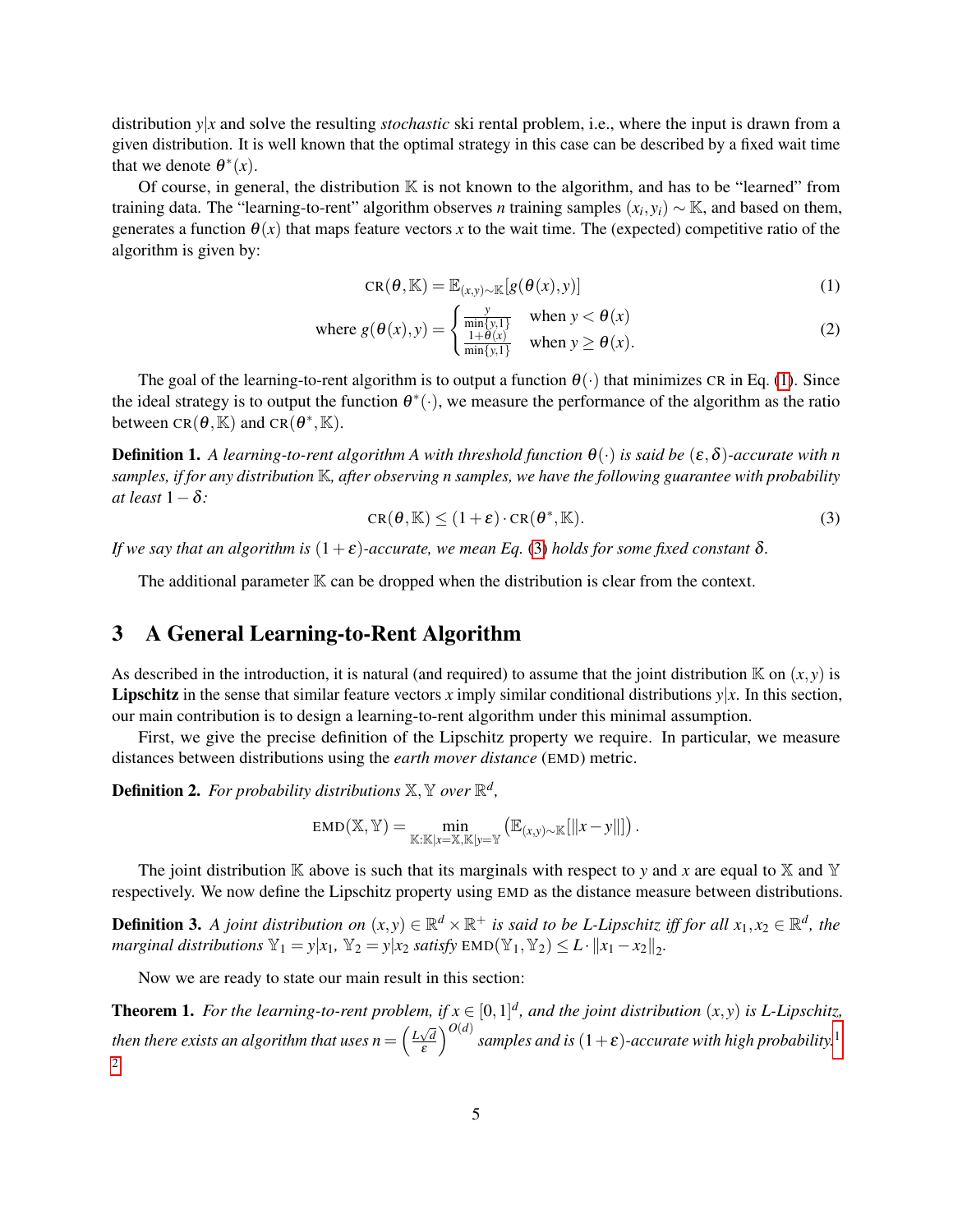<span id="page-5-2"></span>

| <b>Algorithm 1</b> Outputs $\theta_A$ for a given distribution on y                                                                      |
|------------------------------------------------------------------------------------------------------------------------------------------|
| Query $\left(\frac{\delta}{\epsilon^6}\right)$ samples for some constant $\delta > 0$ .                                                  |
| Initialize array l of length $\frac{1}{5^2}$                                                                                             |
| Let $\ell[\theta] \leftarrow$ average of $g(\theta, y)$ over all samples y.                                                              |
| <b>return</b> $\theta_A \leftarrow \arg \min_{\theta \in [\varepsilon, 1/\varepsilon], \theta/\varepsilon \in \mathbb{N}} \ell[\theta].$ |
|                                                                                                                                          |

Let us first consider a warm-up example where we have a fixed *x* and only consider the conditional distribution  $y|x$  (See Algorithm [1\)](#page-5-2). In this case, it is natural to optimize  $\theta$  over the empirical samples of y. However, if we don't put any constraint on θ, the competitive ratio for a sample *y* can be unbounded (this can happen when  $\theta$  is close to 0 or very large), which might hurt generalization. We solve this problem by proving that it suffices to consider  $\theta$  in the range  $[\varepsilon,1/\varepsilon]$  in order to get an  $(1+\varepsilon)$ -accurate solution. (See Lemma [4\)](#page-6-0).

For this special case, we have the following result:

<span id="page-5-4"></span>Theorem 2. *If a learning-to-rent problem has only one possible input x, then there exists an algorithm requiring O* ( $\frac{\delta}{c^6}$  $\frac{\delta}{\epsilon^6}$ ) samples that achieves  $(1+\epsilon)$  accuracy with probability  $\geq 1-O\left(\frac{e^{-\Omega\left(\tfrac{\delta}{\epsilon}\right)}}{\epsilon^2}\right)$  $\varepsilon^2$ *.*

Algorithm 2 Outputs  $\theta_A(x)$  for multi-dimensional *x* 

<span id="page-5-5"></span>Divide the hyper-cube  $[0,1]^d$  into sub-cubes of side length  $\frac{\varepsilon^3}{\varepsilon^4}$  $\frac{\varepsilon}{64L\sqrt{d}}$  each. The number of such cubes is  $N = \left(\frac{64L\sqrt{d}}{s^3}\right)$  $\left(\frac{L\sqrt{d}}{\varepsilon^3}\right)^d$ . Index the cubes by *i*, where  $1 \le i \le N$ . Query  $\Pi = \left(\frac{1024L\sqrt{d}}{56}\right)$  $\frac{4L\sqrt{d}}{\epsilon^6}$  amples, and let  $I_{\epsilon} = [\epsilon, 1/\epsilon]$ . Set threshold  $\tau = \left(\frac{64L\sqrt{d}}{58}\right)$  $\frac{L\sqrt{d}}{\varepsilon^8}\Big)^d.$ for each sub-cube *C<sup>i</sup>* : if the number of samples from the sub-cube exceeds  $\tau$ then Compute  $\theta_i \leftarrow \arg \min_{\theta \in I_{\varepsilon}, \theta / \varepsilon \in \mathbb{N}} \mathbb{E}_{(x, y): x \in C_i} [g(\theta, y)].$ For all  $x \in C_i$ : **return**  $\theta_A(x) \leftarrow \theta_i$ . else For all  $x \in C_i$ : **return**  $\theta_A(x) \leftarrow 1$ .

Let K be the distribution of *y*, and  $\theta^*$  be the optimal threshold for this distribution and  $f_K^*$  is the optimal expected competitive ratio. We first show that it suffices to get a threshold that is not much larger than  $\theta^*$ :

<span id="page-5-3"></span>**Lemma 3.** Let the length of the ski-renting season  $y \sim \mathbb{K}$ , then:

$$
CR(\boldsymbol{\theta}^* + \boldsymbol{\varepsilon}, \mathbb{K}) \le (1+\boldsymbol{\varepsilon})f^*_{\mathbb{K}}
$$

where  $f^*_{\mathbb{K}} = \text{CR}(\theta^*, \mathbb{K})$  *is the optimal value and the optimal threshold*  $\theta^* = \arg\min_{\theta \in \mathbb{R}^+} \text{CR}(\theta, \mathbb{K})$ *.* 

<span id="page-5-0"></span><sup>&</sup>lt;sup>1</sup>with probability exceeding  $1 - \varepsilon^{\Omega(d)}$ 

<span id="page-5-1"></span><sup>&</sup>lt;sup>2</sup>The quantity  $\varepsilon$  is considered to be small ( $\leq$  0.01) throughout the analysis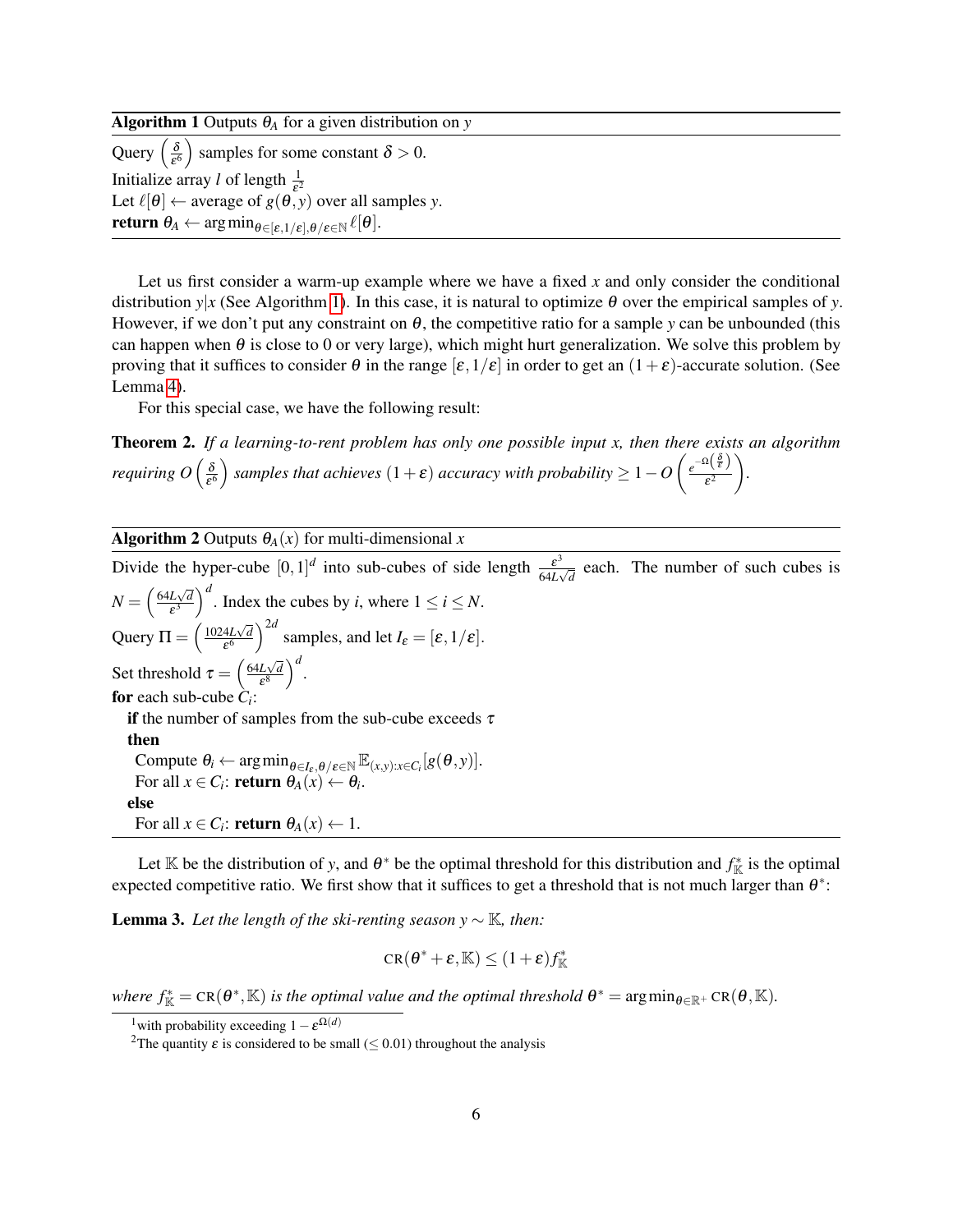*Proof.* We compare the competitive ratio at different values of *y*. Recall that :

$$
g(\theta, y) = \begin{cases} \frac{(1+\theta)}{\min\{1, y\}} & \text{if } y \ge \theta\\ \frac{y}{\min\{1, y\}} & \text{otherwise} \end{cases}
$$

When  $y \leq \theta^*$  then both thresholds will lead to the same cost and  $g(., y)$  remains unchanged. For  $\theta^* + \varepsilon > y > \theta^*$  we have

$$
\frac{g(\theta^*+\varepsilon,y)}{g(\theta^*,y)}=\frac{y}{1+\theta^*}\leq 1.
$$

Finally, for  $y > \theta^* + \varepsilon$ , we have

$$
\frac{g(\theta^*+\varepsilon,y)}{g(\theta^*,y)}=\frac{1+\theta^*+\varepsilon}{1+\theta^*}\leq (1+\varepsilon).
$$

Since the ratio is bounded above by  $1+\varepsilon$  for all *y*, after taking the expectation we have

$$
\mathbb{E}_{y\sim\mathbb{K}}[g(\theta^*+\varepsilon,y)] \leq (1+\varepsilon)\cdot\mathbb{E}_{y\sim\mathbb{K}}[g(\theta^*,y)].
$$

The next lemma shows that without loss of generality we only need to consider thresholds in the range  $[\varepsilon,1/\varepsilon]$ :

<span id="page-6-0"></span>**Lemma 4.** Let  $f_{\mathbb{K}}^{\varepsilon} = \min_{\theta \in [\varepsilon, \frac{1}{\varepsilon}]} CR(\theta, \mathbb{K})$  then:

$$
f^{\varepsilon}_{\mathbb K}\leq f^*_{\mathbb K}(1+{\varepsilon}),
$$

where  $f^*_{\mathbb{K}} = \text{CR}(\theta^*, \mathbb{K})$  *is the optimal value, the optimal threshold being*  $\theta^* = \arg\min_{\theta \in \mathbb{R}^+} \text{CR}(\theta, \mathbb{K})$ *.* 

*Proof.* Let  $\theta^{\varepsilon} = \arg \min_{\theta \in [\varepsilon, \frac{1}{\varepsilon}]}$  be the optimal threshold within the range  $[\varepsilon, 1/\varepsilon]$ . We consider different cases for the optimal threshold (without constraints)  $\theta^*$ .

**Case I**: When  $\theta^* \in [\varepsilon, \frac{1}{\varepsilon}]$  then clearly we have  $\theta^* = \theta^{\varepsilon}$ .

**Case II**:  $\theta^* < \varepsilon$ , in this case we show that choosing  $\theta = \theta^* + \varepsilon$  is good enough: by Lemma [3,](#page-5-3) we have that  $\theta^* + \varepsilon \in \left[\varepsilon, \frac{1}{\varepsilon}\right]$  $\frac{1}{\varepsilon}$  and,  $f_{\mathbb{K}}^{\varepsilon} \leq \text{CR}(\theta^* + \varepsilon, \mathbb{K}) \leq (1 + \varepsilon) f_{\mathbb{K}}^*$ .

**Case III** :  $\theta^* > \frac{1}{\epsilon}$ , in this case we show that choosing  $\theta = 1/\epsilon$  is good enough. When  $y \le 1/\epsilon$ , then ε  $g(1/\varepsilon, y) \leq g(\theta^*, y)$ . When  $y > 1/\varepsilon$ , then  $\frac{g(1/\varepsilon, y)}{g(\theta^*, y)} \leq \frac{1/\varepsilon + 1}{y} \leq \frac{1/\varepsilon + 1}{1/\varepsilon} = 1 + \varepsilon$ . Hence,  $f_{\mathbb{K}}^{\varepsilon} \leq \mathbb{E}_{y \sim \mathbb{K}} \left[ g(1/\varepsilon, y) \right] \leq (1 + \varepsilon) f_{\mathbb{K}}^*$ .  $\Box$ 

Next we show how to estimate the expected competitive ratio using samples from the distribution.

<span id="page-6-1"></span>**Lemma 5.** *Given a fixed*  $\theta \in [\varepsilon, \frac{1}{\varepsilon}]$  $\frac{1}{2}$ , by taking  $\frac{\delta}{\epsilon^4}$  samples of y  $\sim \mathbb{K}$ , the quantity  $\mathbb{E}_{y\sim \mathbb{K}}[g(\theta, y)]$  *can be estimated to a multiplicative accuracy of*  $\varepsilon$  *with probability*  $1-e^{-\frac{2\delta}{\varepsilon}}$ .

*Proof.* Note that when  $\theta \in \left[\varepsilon, \frac{1}{\varepsilon}\right]$  $\frac{1}{\varepsilon}$  then  $g(\theta, y)$  is bounded above by  $\frac{1}{\varepsilon} + 1$ , therefore the random variable  $g(\theta, y)$  has a variance  $\sigma^2$  bounded above by  $\frac{1}{\epsilon^2}$ .

Let CR( $\theta$ , K) =  $\mathbb{E}_{\gamma \sim K}[g(\theta, y)]$  be the true mean of the distribution and  $\widehat{CR}(\theta, K)$  denotes the estimate that we have obtained by taking  $\frac{\delta}{\epsilon^4}$  samples. Also, any estimate of  $g(\theta, y)$  is from a distribution whose mean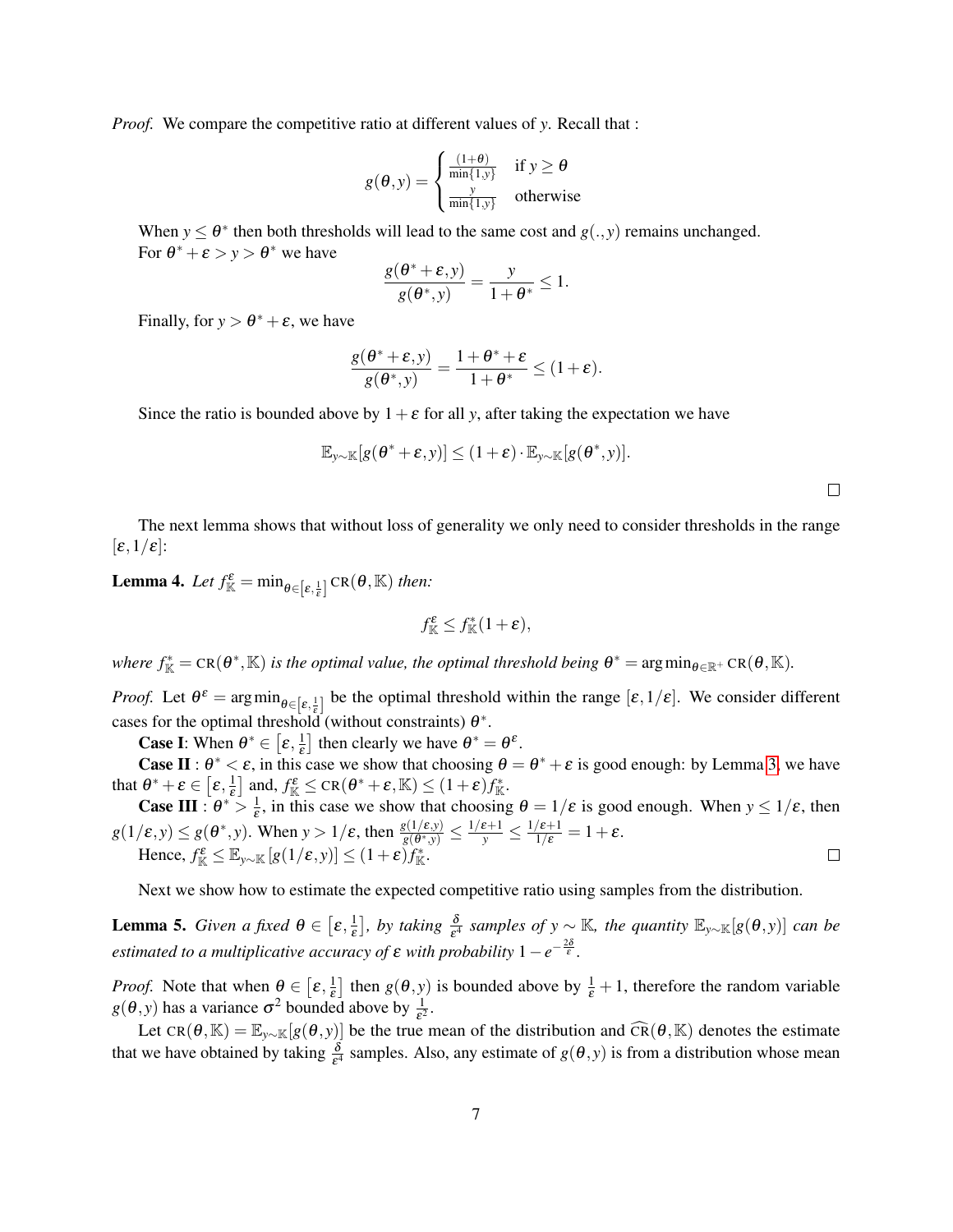is CR( $\theta$ , K) and is bounded inside the range  $[1, 1 + \frac{1}{\epsilon}]$  $\frac{1}{\varepsilon}$ . Therefore, taking  $\frac{\delta}{\varepsilon^4}$  samples and by Hoeffding's Inequality [\[28\]](#page-25-11), we claim that :

$$
\mathbb{P}\left[\widehat{\text{CR}}(\theta,\mathbb{K})-\text{CR}(\theta,\mathbb{K})>t\right]\leq exp\left(-\frac{2\delta t}{\epsilon^2}\right).
$$

Setting *t* =  $\varepsilon$  and using the fact that CR( $\theta$ , K) ≥ 1, we get that with probability:  $1 - e^{-\frac{2\delta}{\varepsilon}}$ ,

$$
\widehat{\text{CR}}(\boldsymbol{\theta}, \mathbb{K}) \leq (1+\varepsilon)\text{CR}(\boldsymbol{\theta}, \mathbb{K}).
$$

 $\Box$ 

Finally, we are ready to prove Theorem [2:](#page-5-4)

*Proof of Theorem* [2.](#page-5-4) The algorithm simply involves dividing the segment  $[\varepsilon, \frac{1}{\varepsilon}]$  $\frac{1}{\varepsilon}$  into small intervals of  $\varepsilon$ width. This would give us at most  $1/\varepsilon^2$  intervals.(refer to Algorithm [1\)](#page-5-2) For each interval  $[\theta_0 - \varepsilon, \theta_0]$  we use the  $\frac{\delta}{\epsilon^6}$  samples at  $\theta = \theta_0$  to calculate  $\widehat{CR}(\theta_0, \mathbb{K})$ . We output the  $\theta_0$  that has the minimum  $\widehat{CR}(\theta_0, \mathbb{K})$  over all such intervals.

By Lemma [5](#page-6-1) we know that our estimate is within a  $(1+\varepsilon)$  multiplicative factor of the true CR( $\theta_0$ , K) with probability:  $1-e^{-\frac{2\delta}{\varepsilon}}$ . Since there are at most  $\frac{1}{\varepsilon^2}$  such  $\theta_0$ : by a simple union bound, we claim that all our estimates on the competitive ratio are  $(1+\varepsilon)$  multiplicative factor of the true CR( $\theta_0$ , K) with probability :  $1-\left(\frac{e^{-\frac{2\delta}{\varepsilon}}}{\varepsilon^2}\right)$ ). Also lemma [3](#page-5-3) tells us that CR( $\theta_0$ , K) is within a (1+ $\varepsilon$ ) factor of CR( $\theta$ , K) for all  $\theta \in [\theta_0 - \varepsilon, \theta_0]$ .  $\varepsilon^2$ Therefore, by taking the minimum over all  $\theta_0$ : we are within a  $(1+2\varepsilon+\varepsilon^2)$  factor of  $\min_{\theta \in [\varepsilon,\frac{1}{\varepsilon}]} CR(\theta,\mathbb{K})$ . Finally, we invoke lemma [4](#page-6-0) to claim that our value is within a  $(1+4\varepsilon)$  (for  $\varepsilon < 0.4$ ) multiplicative factor of  $f^*$ . Repeating the above analysis with  $\varepsilon' = \frac{\varepsilon}{4}$ , we achieve  $(1 + \varepsilon')$  accuracy using  $\frac{256\delta}{\varepsilon'^4}$  samples with probability:  $1 - 16 \left( \frac{e^{-8\delta/\varepsilon'}}{g^2} \right)$  $\frac{1}{\varepsilon'^2}\bigg).$  $\Box$ 

To go from a single *x* to the whole distribution, the main idea is to discretize the domain of *x* using an  $\varepsilon$ -net for small enough  $\varepsilon$ .<sup>[3](#page-7-0)</sup> For each cell in the  $\varepsilon$ -net, we show that if there are enough samples in the training set from that cell, then we can estimate the conditional probability  $y|x$  to a sufficient degree of accuracy for the optimization loss to be bounded by  $1+\varepsilon$ . On the other hand, if there are too few samples, then the probability density in the cell is small enough that it suffices to use a worst case online algorithm for all test data in the cell. (The formal algorithm is given in Algorithm [2.](#page-5-5))

**Lemma 6.** *Given two distributions*  $\mathbb{D}_1$ ,  $\mathbb{D}_2$  *such that*  $EMD(\mathbb{D}_1, \mathbb{D}_2) \leq \Delta$ *, then:* 

$$
\mathbb{E}_{y \sim \mathbb{D}_1}[g(\boldsymbol{\theta} + \boldsymbol{\varepsilon},y)] \leq (1+\boldsymbol{\varepsilon}) \left(1+\frac{\Delta}{\boldsymbol{\varepsilon}^2}\right) \mathbb{E}_{y \sim \mathbb{D}_2}[g(\boldsymbol{\theta},y)], \text{ for any } \boldsymbol{\theta} \in \mathbb{R}^+.
$$

*Proof.* Let  $p_i(y_0)$  be the probability that  $y = y_0$  for distribution  $\mathbb{D}_i$ . For  $y \le \theta + \varepsilon : \frac{g(\theta + \varepsilon, y)}{g(\theta, y)} \le 1$ . Also, when  $y > \theta + \varepsilon$  then,  $\frac{g(\theta + \varepsilon, y)}{g(\theta, y)} = \frac{1 + \theta + \varepsilon}{1 + \theta} \le (1 + \varepsilon).$ 

Let us begin at distribution  $\mathbb{D}_2$ , and there be an adversary who wants to increase the expectation  $\mathbb{E}_y[g(\theta + \varepsilon, y)]$  by shifting some probability mass and thereby changing the distribution. However the adversary cannot change the distribution drastically (which is where the EMD comes into play), the total earth mover distance between the new and old distribution can be at most ∆.

<span id="page-7-0"></span><sup>&</sup>lt;sup>3</sup>The  $\varepsilon$  in the  $\varepsilon$ -net is not the same as the accuracy parameter  $\varepsilon$ . We are overloading  $\varepsilon$  in this description because the reader may be familiar with the term ε-net; in the formal algorithm (Algorithm [2\)](#page-5-5), we avoid this overloading.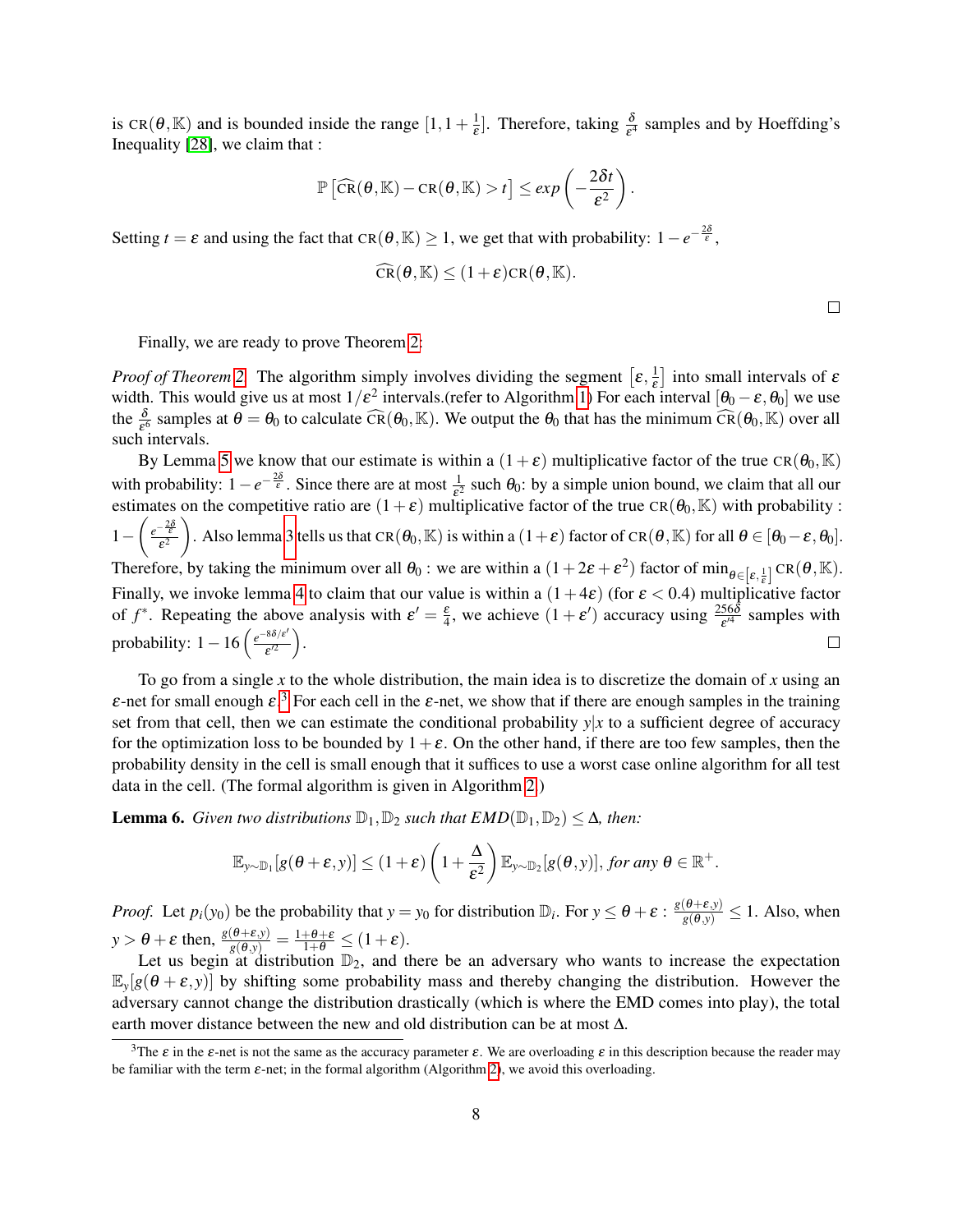$$
g(\theta, y) = g(\theta + \epsilon, y) = \frac{y}{\min\{y, 1\}}
$$

$$
g(\theta, y) = \frac{1 + \theta}{\min\{y, 1\}} > g(\theta + \epsilon, y) = \frac{y}{\min\{y, 1\}}
$$

<span id="page-8-0"></span>Figure 1: Value of  $g(\theta, y)$  in different regimes of *y* 

The figure [1](#page-8-0) shows the different values of  $g(\theta, y)$  and  $g(\theta + \varepsilon, y)$  in the regions where  $y \le \theta$ ,  $y \in (\theta, \theta + \varepsilon)$ and  $y > \varepsilon + \theta$ . Note that the difference  $g(\theta + \varepsilon, y) - g(\theta, y)$  is greatest when  $y > \varepsilon + \theta$ . Shifting any probability mass within the regions  $y < \theta$  or  $y > \theta + \varepsilon$  does not increase the quantity  $\frac{g(\theta + \varepsilon, y)}{g(\theta, y)}$ . If we shift some probability mass from  $y_1 \in [\theta, \theta + \varepsilon]$  to  $y_2 > \theta + \varepsilon$ , the increase in  $\frac{g(\theta + \varepsilon, y_2)}{g(\theta, y_1)}$  is upper bounded by  $1 + \varepsilon$ . Note that we can shift as much mass as we want from  $y_1 = \theta + \varepsilon - \tau$  to  $y_2 = \theta + \varepsilon + \tau$  for  $\tau \to 0^+$ .

The maximum change occurs when we move from  $y_1 < \theta$  to  $y_2 > \theta + \varepsilon$ , then  $\frac{g(\theta + \varepsilon, y_2)}{g(\theta, y_1)} = \left(\frac{\min\{1, y_1\}}{y_1}\right)$  $\frac{\{1,y_1\}}{y_1}\cdot \frac{(1+\theta+\epsilon)}{\min\{1,y_2\}}$ min{1,*y*2} ≤  $\left( \frac{(1+\theta+\varepsilon)}{2} \right)$ min{1,*y*2} ). However, the maximum probability mass that can be moved is upper bounded by  $\frac{\Delta}{y_2 - y_1}$  (Since we know that  $\mathbb{D}_1$  and  $\mathbb{D}_2$  differ by  $\Delta$ ).

Thus the upper bound we obtain is,

$$
\frac{\mathbb{E}_{y \sim \mathbb{D}_1}[g(\theta + \varepsilon, y)]}{\mathbb{E}_{y \sim \mathbb{D}_2}[g(\theta, y)]} \le (1 + \varepsilon) + \max_{y_1 \in [0, \theta), y_2 > \theta + \varepsilon} \left( \frac{(1 + \theta + \varepsilon)}{\min\{1, y_2\}} \times \frac{\Delta}{y_2 - y_1} \right)
$$

$$
= (1 + \varepsilon) + \left( \frac{1 + \theta + \varepsilon}{\theta + \varepsilon} \times \frac{\Delta}{\varepsilon} \right)
$$

$$
\le (1 + \varepsilon) + (1 + \varepsilon) \frac{\Delta}{\varepsilon^2}
$$

$$
= (1 + \varepsilon) \left( 1 + \frac{\Delta}{\varepsilon^2} \right)
$$

 $\Box$ 

As a corollary, by linearity of expectation we know if many distributions are close, then their optimal solutions are also close:

<span id="page-8-1"></span>**Corollary 7.** Let  $\mathbb{K}_1, \mathbb{K}_2$  be two joint distributions on  $(X, Y)$  such that they have the same support S on X. If  $\forall x_i, x_j \in S$ ,  $\mathbb{D}_i = Y \mid (X = x_i), \mathbb{D}_j = Y \mid (X = x_j)$  *satisfies EMD*( $\mathbb{D}_i, \mathbb{D}_j$ ) ≤ ∆ *then*:

$$
\mathbb{E}_{(x,y)\sim \mathbb{K}_1} \left[ g(\boldsymbol{\theta} + \boldsymbol{\varepsilon}, y) \right] \leq (1+\boldsymbol{\varepsilon}) \left( 1 + \frac{\Delta}{\boldsymbol{\varepsilon}^2} \right) \mathbb{E}_{(x,y)\sim \mathbb{K}_2} \left[ g(\boldsymbol{\theta}, y) \right]
$$

*And,*

$$
\min_{\theta} \mathbb{E}_{(x,y)\sim \mathbb{K}_1} \left[ g(\theta, y) \right] \leq (1+\varepsilon) \left( 1 + \frac{\Delta}{\varepsilon^2} \right) \min_{\theta} \mathbb{E}_{(x,y)\sim \mathbb{K}_2} \left[ g(\theta, y) \right]
$$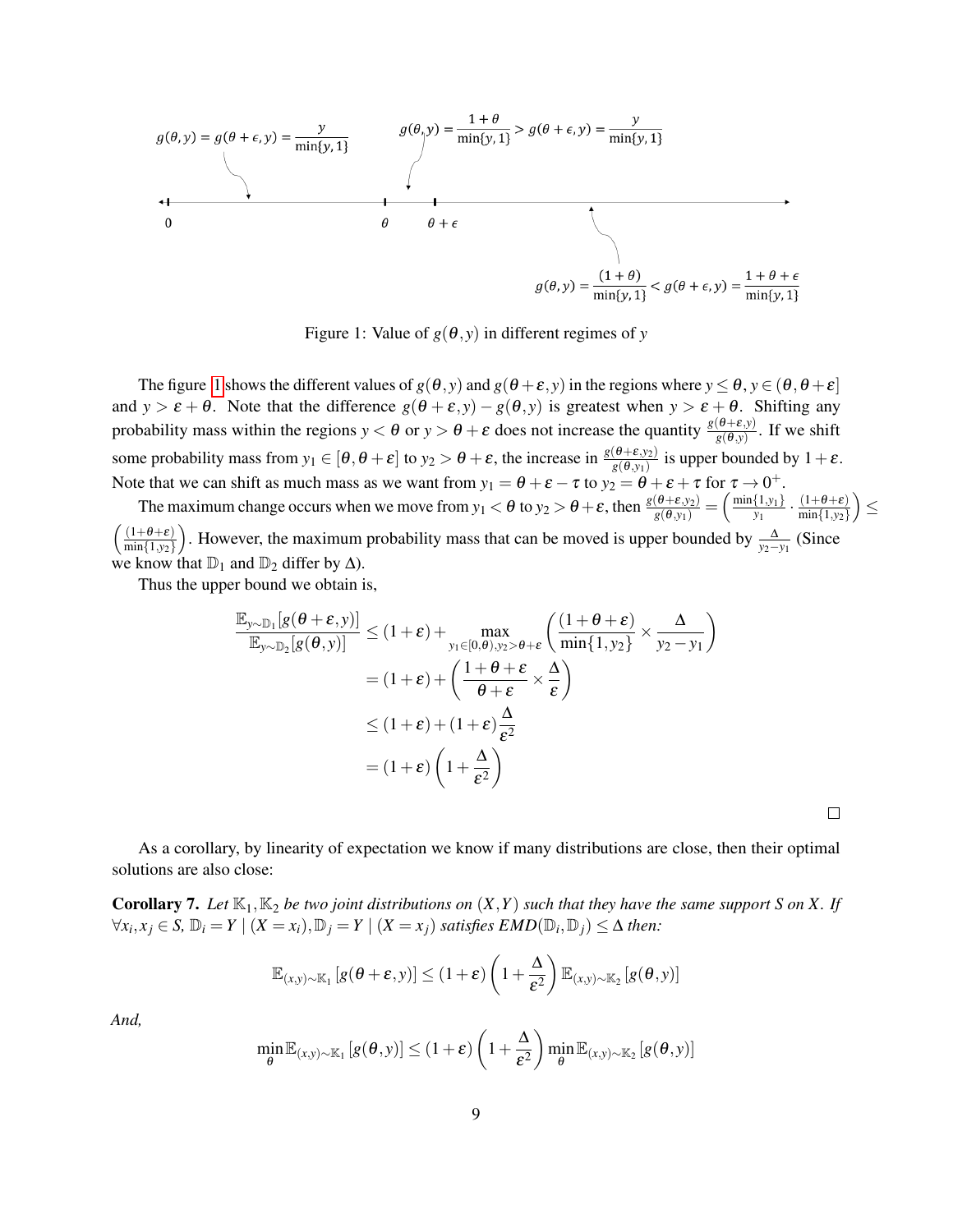We now give the proof of Theorem [1](#page-4-0) to show the sample complexity to obtain a  $1+\varepsilon$  learning-to-rent algorithm:

*Proof.* Let us focus on a certain sub-cube *C<sup>i</sup>* , we will break them into two cases: one where the sub-cube gets enough samples and one where the sub-cube does not get enough samples.

**CASE I:** Let's say that we met the threshold and got over  $\frac{1}{\varepsilon^{8d}}$  samples in  $C_i$ . Let  $\mathbb{K}_i$  be the true conditional distribution of *Y* when  $X = x$  lies in  $C_i$ . Clearly, when we are sampling *Y* where *X* lies inside  $C_i$  our estimate might be a from a different distribution  $\mathbb{R}_i$ .

But both these distributions are from a linear combinations of conditional distributions  $Y | (X = x)$  over  $x \in C_i$ . Using algorithm [1](#page-5-2) we get a  $\theta_i$  for  $C_i$  and using the result from Theorem [2](#page-5-4) (with  $\delta = \frac{1}{\epsilon^{8d}}$  $\frac{1}{\varepsilon^{8d-6}}$ ), and union bound over all the cubes, we can claim that with a very high probability:  $\geq 1 - O\left(\varepsilon^{\Omega(d)}\right)$ , it satisfies:

$$
\forall i \ \mathbb{E}_{y \sim \hat{\mathbb{K}}_i}[g(\theta_i, y)] \leq \left(1 + \frac{\varepsilon}{3}\right) \cdot \min_{\theta} \mathbb{E}_{y \sim \hat{\mathbb{K}}_i}[g(\theta, y)] \tag{4}
$$

Using Corollary [7](#page-8-1) we have the following

$$
\min_{\theta} \mathbb{E}_{y \sim \mathbb{K}_i}[g(\theta, y)] \le \left(1 + \frac{\varepsilon}{4}\right) \left(1 + \frac{16\Delta}{\varepsilon^2}\right) \min_{\theta} \mathbb{E}_{y \sim \mathbb{K}_i}[g(\theta, y)] \tag{5}
$$

Since for any *x*, *y* ∈ *C*, we have  $||x - y||_2 \le \frac{\varepsilon^3}{64}$  $\frac{\varepsilon^3}{64L}$ , therefore using the Lipchitz assumption, we have  $\Delta \leq \frac{\varepsilon^3}{64}$ . Hence,

$$
\min_{\theta} \mathbb{E}_{y \sim \hat{\mathbb{K}}_i}[g(\theta, y)] \leq \left(1 + \frac{\varepsilon}{3}\right) \min_{\theta} \mathbb{E}_{y \sim \mathbb{K}_i}[g(\theta, y)]. \tag{6}
$$

Using Theorem [2,](#page-5-4) and for  $\varepsilon < 0.1$ ,

$$
\mathbb{E}_{y\sim\mathbb{K}_i}[g(\theta_i,y)] \leq \left(1+\frac{3\varepsilon}{4}\right) \min_{\theta} \mathbb{E}_{y\sim\mathbb{K}_i}[g(\theta,y)]. \tag{7}
$$

**CASE II:** When  $C_i$  does not have enough samples to meet the threshold and we set  $\theta_A(x) = 1$  for all  $x \in C_i$ . In this case, we have that  $g(\theta_A(x), y) = g(1, y) \leq 2$ .

We will see now that the second case occurs with a very small probability. Let  $P[x \in C_i]$  be denoted as  $p_i$ and let  $\hat{p}_i$  be our empirical estimation of  $p_i$ . By Hoeffding's bound,

$$
\mathbb{P}[\|p_i-\hat{p}_i\|\geq t]\leq 2e^{-2\Pi\cdot t^2}.
$$

where  $\Pi = \left(\frac{1024L\sqrt{d}}{56}\right)$  $\frac{4L\sqrt{d}}{\epsilon^6}$  is the number of samples we took. If we set  $t = \frac{\epsilon^{4d}}{(1024L^4)}$  $\frac{\varepsilon^{4a}}{(1024L\sqrt{d})^d}$ , we have:  $||p_i - \hat{p}_i|| <$ ε 4*d*  $\frac{\varepsilon^{4d}}{(1024L\sqrt{d})^d}$ , with probability :  $\geq 1-2exp(-\frac{2}{\varepsilon^4})$  $\frac{2}{\epsilon^{4d}}$ ). By carrying a simple union bound over all such *i*, we show that the above relation holds true for all  $C_i$  with probability:

$$
1 - N \cdot 2e^{-\frac{2}{\varepsilon^{4d}}}.
$$

Using simple inequalities like  $e^{-x} < \frac{1}{x^2}$  $\frac{1}{x^2}$  for  $x > 0$  we can show that this probability is greater than  $\alpha =$  $1-O(\varepsilon^{\Omega(d)})$ .

Let a cube be termed **good** if it has the threshold satisfied and **bad** otherwise. Also,  $C(x)$  denotes the cube which contains x and  $n_i$  is the number of samples lying inside cube  $C_i$ . Let  $\nabla$  denote the discrete distribution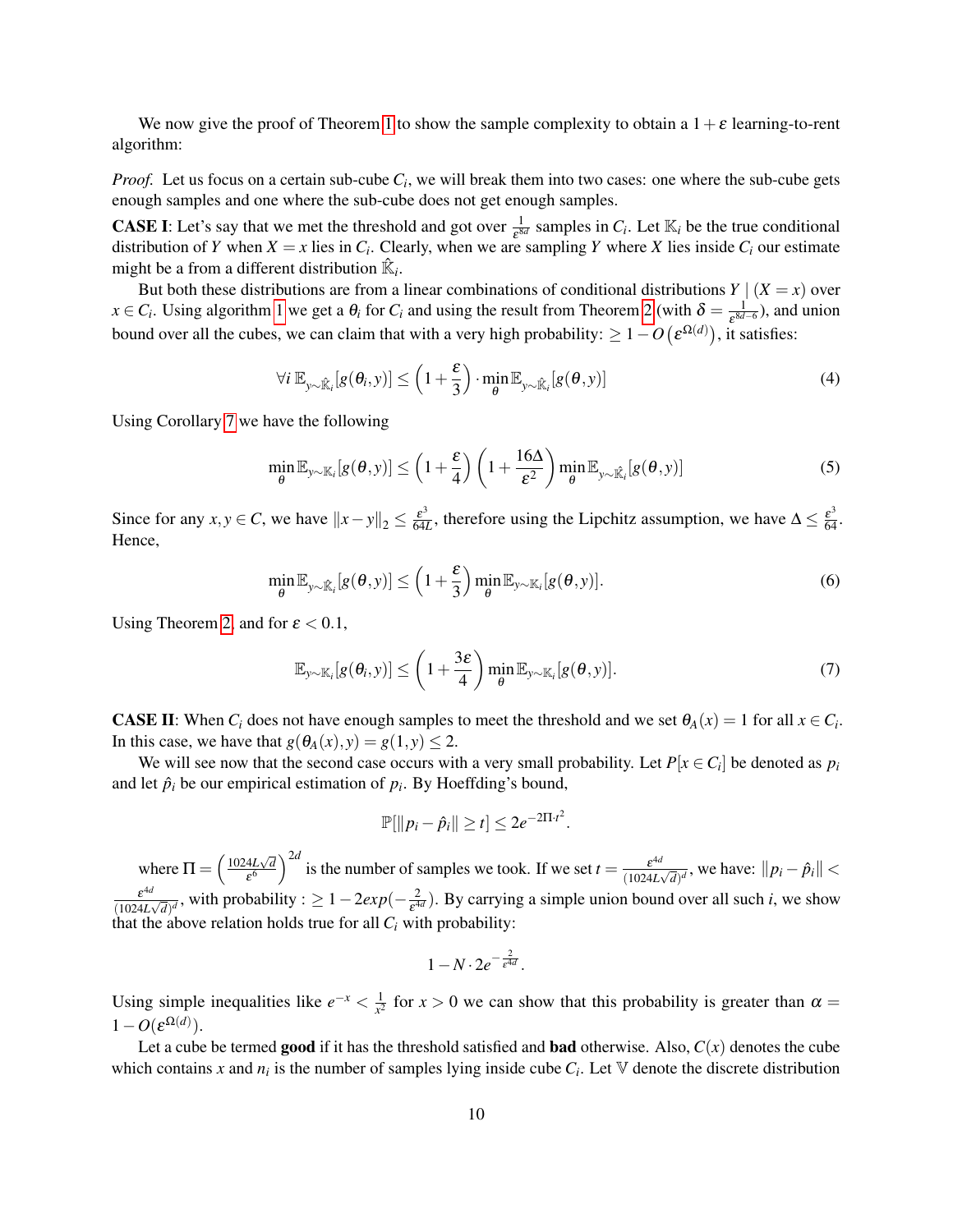of *x* over the cubes. The probability  $p_i = \mathbb{P}_{x \sim \mathbb{V}}[x \in C_i]$  that an *x* chosen from  $\mathbb{V}$  will lie in  $C_i$  is estimated as  $\hat{p}_i = \frac{n_i}{\Pi}$  $\frac{n_i}{\Pi}$  and as shown above, with probability  $\geq 1 - \alpha$ :  $\|p_i - \hat{p}_i\| < \frac{\varepsilon^{4d}}{(1024L)^{4d}}$  $\frac{\varepsilon^{4a}}{(1024L\sqrt{d})^d}$  We obtain:

$$
\mathbb{P}_{x \sim \mathbb{V}}[C(x) \text{ is good}] = \sum_{C_i \text{ is good}} p_i
$$
\n
$$
\geq \sum_{C_i \text{ is good}} \frac{n_i}{\Pi} - \sum_{C_i \text{ is good}} (\|p_i - \hat{p}_i\|)
$$
\n
$$
\geq \left(\frac{\sum_{\text{all cubes } C_i} n_i - \sum_{C_i \text{ is bad}} n_i}{\Pi}\right)
$$
\n
$$
- \frac{\varepsilon^{4d}}{(1024L\sqrt{d})^d} \times N
$$
\n
$$
\geq 1 - \left(\frac{\sum_{C_i \text{ is bad}} n_i}{\Pi}\right) - \left(\frac{\varepsilon}{16}\right)^d
$$
\n
$$
\geq 1 - \left(\frac{N \times \tau}{\Pi}\right) - \left(\frac{\varepsilon}{16}\right)^d.
$$
\n
$$
\geq 1 - \left(\frac{\varepsilon}{16}\right)^d - \left(\frac{\varepsilon}{16}\right)^d.
$$

Thus,

$$
\mathbb{P}_{x \sim \mathbb{V}}[C(x) \text{ is bad}] \le 2\left(\frac{\varepsilon}{16}\right)^d \le \frac{\varepsilon}{8}.
$$

Therefore, if  $\theta_A(x)$  is the algorithm's output and  $\theta^*(x)$  is the optimal threshold, then we get:

$$
\mathbb{E}_{(x,y)\sim\mathbb{K}}[g(\theta_A(x),y)] = \left(1 + \frac{3\varepsilon}{4}\right) \sum_{C_i \text{ is good}} (\min_{\theta} \mathbb{E}_{x,y\sim\mathbb{K}_i}[g(\theta,y)] \mathbb{P}_{x\sim\mathbb{V}}[x \in C_i]) \n+ 2 \sum_{C_i \text{ is bad}} \mathbb{P}_{x\sim\mathbb{V}}[x \in C_i]) \n\leq \left(1 + \frac{3\varepsilon}{4}\right) \mathbb{E}_{(x,y)\sim\mathbb{K}}[g(\theta^*(x),y)] + 2\mathbb{P}_{x\sim\mathbb{V}}[C(x) \text{ is bad}] \n\leq \left(1 + \frac{3\varepsilon}{4}\right) \mathbb{E}_{(x,y)\sim\mathbb{K}}[g(\theta^*(x),y)] + \frac{\varepsilon}{4}.
$$

Since  $\mathbb{E}_{(x,y)\sim\mathbb{K}}[g(\theta^*(x),y)] \geq 1$ , we have

$$
\mathbb{E}_{(x,y)\sim\mathbb{K}}[g(\theta_A(x),y)] \leq \left(1+\frac{3\varepsilon}{4}\right) \mathbb{E}_{(x,y)\sim\mathbb{K}}[g(\theta^*(x),y)] + \frac{\varepsilon}{4} \cdot \mathbb{E}_{(x,y)\sim\mathbb{K}}[g(\theta^*(x),y)]
$$
  
=  $(1+\varepsilon)\cdot \mathbb{E}_{(x,y)\sim\mathbb{K}}[g(\theta^*(x),y)].$ 

 $\Box$ 

The main shortcoming of Theorem [1](#page-4-0) is that there is an exponential dependence of the sample complexity on the number of feature dimensions *d*. Unfortunately, this dependence is necessary, as shown by the next theorem: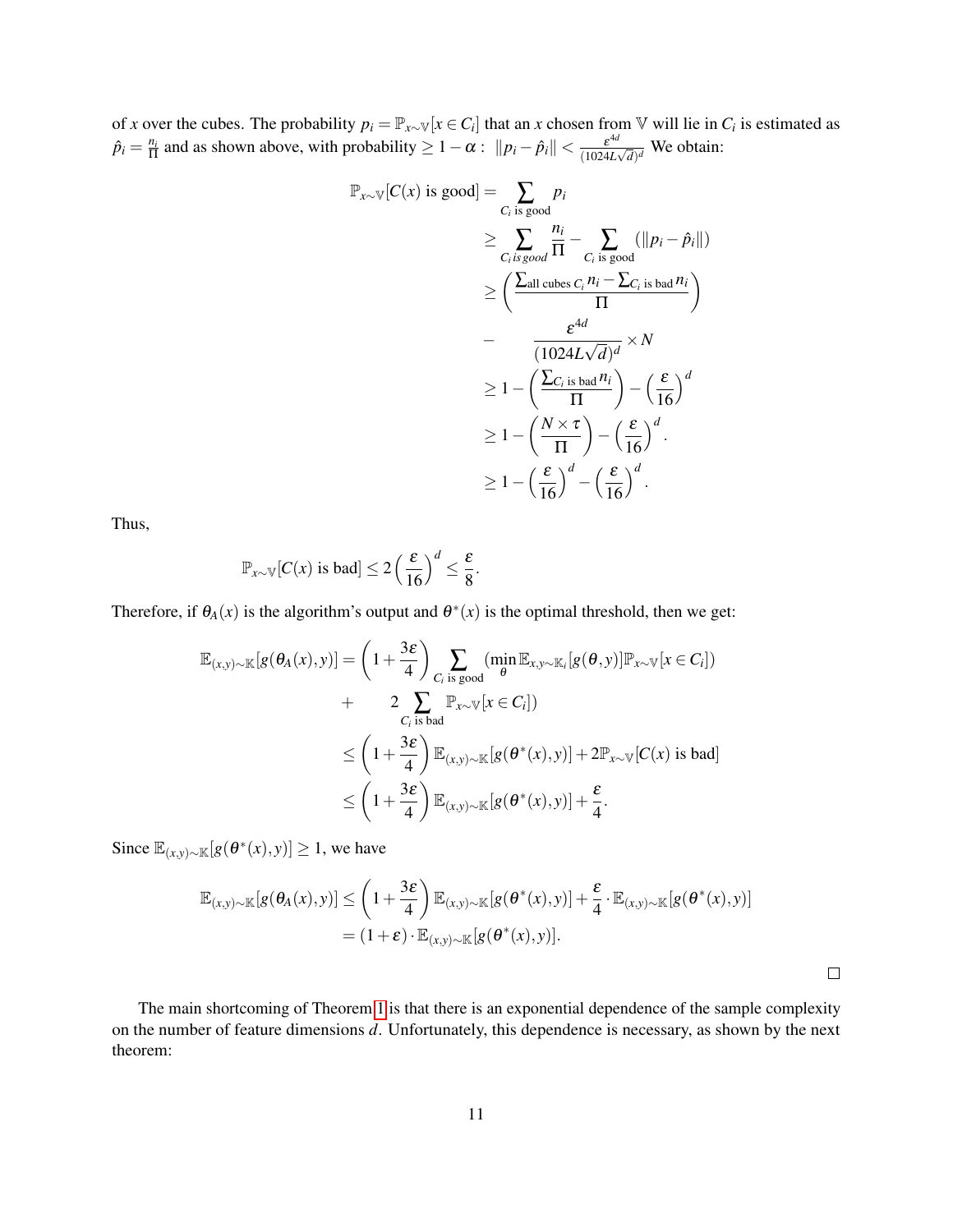

<span id="page-11-1"></span>Figure 2: A sub-Hypercube with the core inside

<span id="page-11-0"></span>**Theorem 8.** For any learning-to-rent algorithm, there exists a family of 1-Lipschitz joint distributions  $(x, y)$ where  $x \in [0,1]^d$  such that the algorithm must query  $\frac{1}{\epsilon^{\Omega(d)}}$  samples in order to be  $(1+\epsilon)$ -accurate, for small *enough*  $\varepsilon > 0$ *.* 

In the construction, we first divide up the feature space  $[0,1]^d$ , which is in the form of a hypercube, into smaller hypercubes of side length 9 $\varepsilon$ . Note that there are  $\frac{1}{(9\varepsilon)^d}$  such sub-hypercubes (see fig [2\)](#page-11-1). Next, we define the *core* of each sub-hypercube as a hypercube of side length ε at the center of the sub-hypercube. In other words, the core excludes a boundary of width  $4\varepsilon$  in all dimensions. To reduce the effect of the 1-Lipschitz property, we next make two design choices. First, we define *x* as being uniformly distributed over the cores of all the sub-hypercubes, and the boundary regions have a probability density of 0. Second, the conditional distribution *y*|*x* is deterministic and invariant in any core, with value  $y = 1 - 4\varepsilon$  or  $y = 1 + 4\varepsilon$ with probability  $1/2$  each.

We now prove two key properties of this family of distributions  $(x, y)$ . The first lemma shows that we have effectively eliminated the information leakage caused by the 1-Lipschitz property.

<span id="page-11-2"></span>Lemma 9. *If an algorithm does not query any sample from a core, then it does not have any information about the conditional distribution y*|*x in that core.*

*Proof.* Note that if  $x_1, x_2 \in \mathbb{R}^d$  are in different cores, then  $||x_1 - x_2|| \ge 8\varepsilon$ . This implies that even with the 1-Lipschitz property, the EMD between the conditional distributions  $y|x_1$  and  $y|x_2$  can be 8 $\varepsilon$ . Since the two deterministic distributions of  $y|x$  used in the construction have this EMD between them, the lemma follows.  $\Box$ 

The next lemma establishes that an algorithm that does not have any information about a conditional distribution  $y|x$  in any core essentially cannot do better than random guessing.

<span id="page-11-3"></span>Lemma 10. *If an algorithm does not query any sample from a core, then its expected competitive ratio on the conditional distribution y|x in that core is at least*  $1+2\varepsilon$ *.*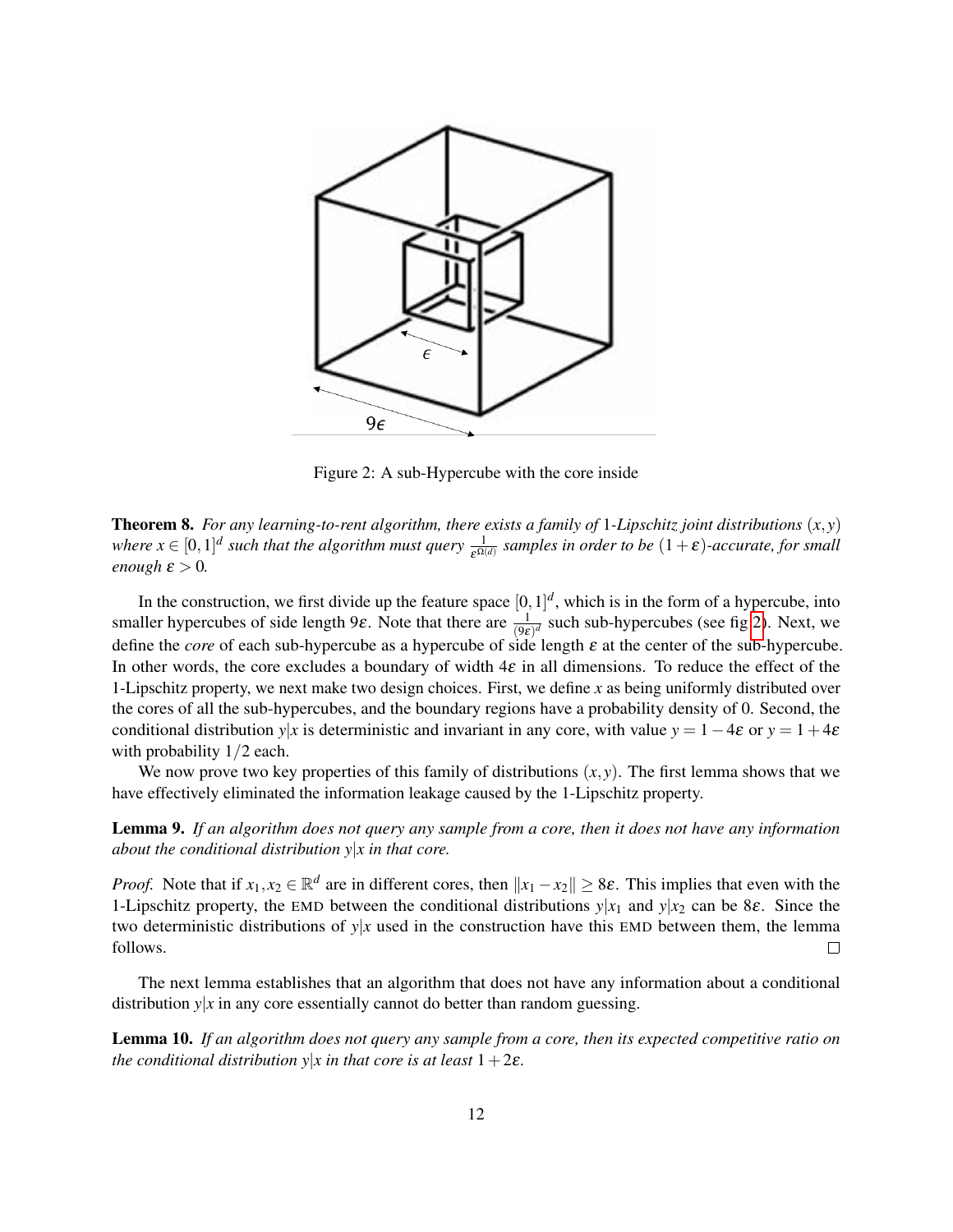*Proof.* If a rent-or-buy algorithm is specified only two possible inputs where  $y = 1 - 4\varepsilon$  or  $y = 1 + 4\varepsilon$  (for small enough  $\varepsilon > 0$ ), it has two possible strategies that dominate all others: buy at time 0 or rent throughout. The first strategy achieves a competitive ratio of  $\frac{1}{1-4\varepsilon} > 1+4\varepsilon$  for  $y = 1-4\varepsilon$  and 1 or  $y = 1+4\varepsilon$ , whereas the second strategy achieves a competitive ratio of 1 for  $y = 1-4\varepsilon$  and  $1+4\varepsilon$  or  $y = 1+4\varepsilon$ . Since the two conditional distributions are equally likely in a core for the family of joint distributions constructed above, the lemma follows.  $\Box$ 

We are now ready to prove Theorem [8](#page-11-0)

*Proof of Theorem [8.](#page-11-0)* Assume, if possible, that the algorithm uses  $n = 1/\varepsilon^{d/4}$  samples. Recall that we have  $1/(9\varepsilon)^d > 1/\varepsilon^{d/2} = n^2$  sub-hypercubes (for small enough  $\varepsilon$ ) in the construction above. This implies that for at least 1−1/*n* fraction of the sub-hypercubes, the algorithm does not get any sample from them. By Lemmas [9](#page-11-2) and [10,](#page-11-3) the competitive ratio of the algorithm on these sub-hypercubes is no better than  $1+2\varepsilon$ . Therefore, even if the algorithm achieved a competitive ratio of 1 on the other sub-hypercubes. the overall competitive ratio is no better than  $(1-1/n) \cdot (1+2\varepsilon) + (1/n) \cdot 1 > 1+\varepsilon$ . The theorem now follows from the observation that an optimal algorithm that knows the conditional distributions  $y|x$  in all sub-hypercubes achieves a competitive ratio of 1.  $\Box$ 

### 4 A PAC Learning Approach to the Learning-to-Rent Problem

In the previous section, we saw that without making further assumptions, the number of samples required by a learning-to-rent algorithm will be exponential in the dimension of the feature space. To avoid this, we try to identify reasonable assumptions that allow the learning-to-rent algorithm to be more efficient.

We follow the traditional framework of PAC learning. Recall that in PAC learning, the true function mapping features to labels is restricted to a given *concept class*  $\mathscr{C}$ :

**Definition 4.** Consider a set  $X \in \mathbb{R}^d$  and a concept class  $\mathscr{C}$  of Boolean functions  $X \to \{0,1\}$ . Let c be an *arbitrary hypothesis in*  $\mathscr{C}$ *. Let P be a PAC learning algorithm that takes as input the set S comprising m* samples  $(x_i, y_i)$  where  $x_i$  is sampled from a distribution  $D$  on X and  $y_i = c(x_i)$ , and outputs a hypothesis  $\hat{c}$ . P *is said to be have*  $\varepsilon$  *error with failure probability*  $\delta$ *, if with probability at least*  $1 - \delta$ *:* 

$$
\mathbb{P}_{x\sim\mathbb{D}}[\hat{c}(x)\neq c(x)]\leq \varepsilon.
$$

Standard results in learning theory show that if the function class  $\mathscr C$  is "simple", the PAC-learning problem can be solved with a small number of samples. In the learning-to-rent problem, our goal is to learn the optimal policy  $\theta^*(\cdot)$ .

We consider the situation where the value of *y* is deterministic given *x*. This assumption says that the features contain enough information to predict the length of the ski season.

<span id="page-12-0"></span>**Assumption 1.** *In the input distribution*  $(x, y) \sim \mathbb{K}$  *for the learning-to-rent algorithm, the value of y is a deterministic function of x i.e*  $y = f(x)$  *for some function f.* 

Note that in this case, the optimal solution is going to have competitive ratio of 1, so an  $(1+\varepsilon)$ -accurate learning-to-rent algorithm must have competitive ratio  $1+\varepsilon$ .

Because of Assumption [1,](#page-12-0) the entire feature space can be divided into two regions: one where  $y < 1$  and renting is optimal, and the other where  $y \ge 1$  and buying at the outset is optimal. If the boundary between these two regions is PAC-learnable, we can hope to improve on the result from the previous section. This could also be seen as a weakening of Assumption [1:](#page-12-0)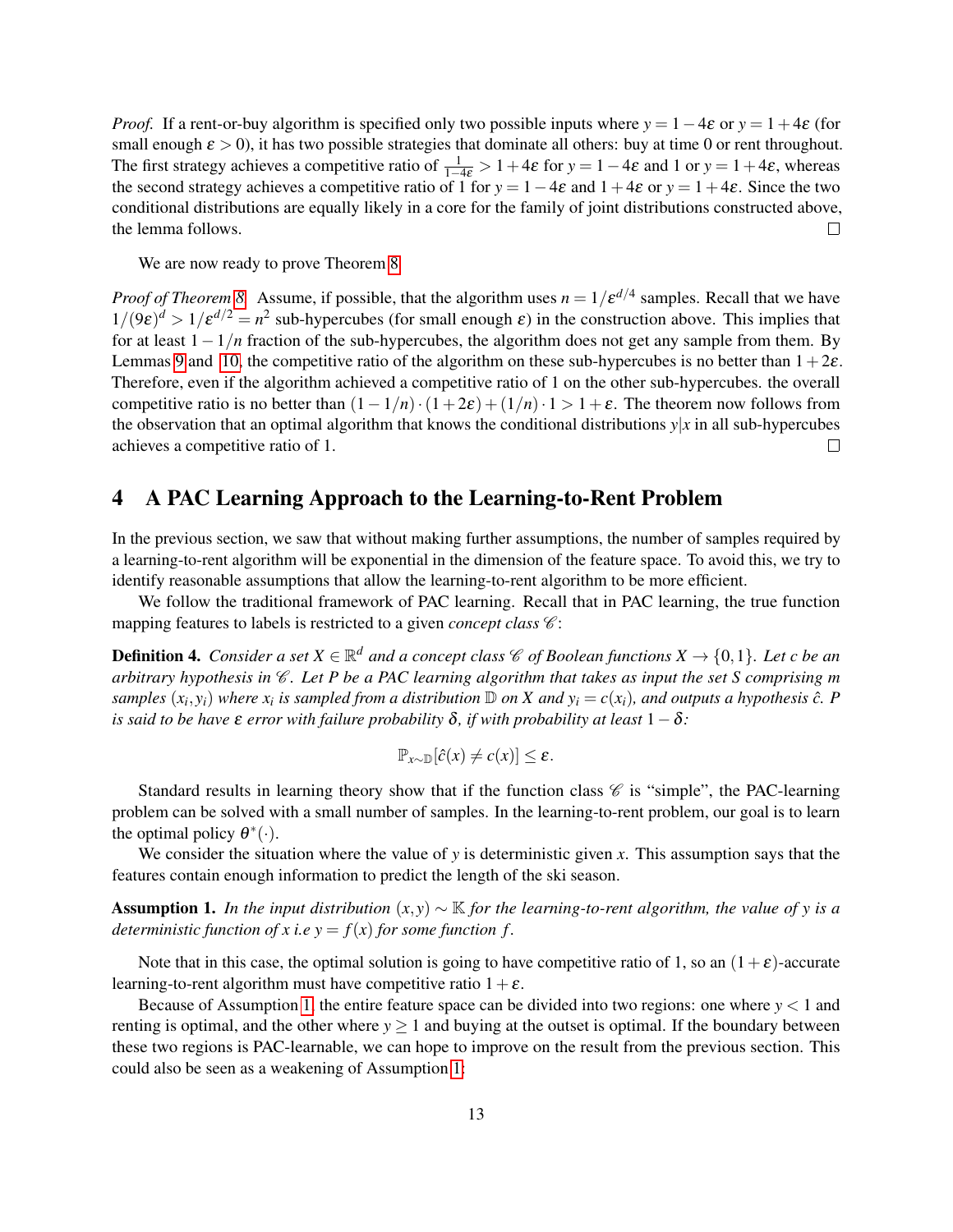<span id="page-13-1"></span>**Assumption 2.** In the input distribution  $(x, y) \sim \mathbb{K}$  for the learning-to-rent algorithm where X is the domain *for x*, there exists a hypothesis  $c: X \mapsto \{0,1\}$  *lying in a concept class*  $\mathscr C$  *such that c separates the regions y*  $\geq$  1 *and y*  $\lt$  1*. For notational purposes, we say*  $c(x) = 1$  *<i>when*  $y \geq 1$  *and*  $c(x) = 0$  *when*  $y \leq 1$ *.* 

PAC-learning as a black box. We first show that in this setting, one can use the PAC-learning algorithm as a black-box. In other words, if we can PAC-learn the concept class  $\mathscr C$  accurately, then we can get a competitive algorithm for the ski-rental problem. The precise algorithm is given in Algorithm [3.](#page-13-0) Note that we only use Assumption [2](#page-13-1) here.

Algorithm 3 Black box learning-to-rent algorithm √

<span id="page-13-0"></span>Set  $\tau =$ ε

Learning: Query *n* samples. Train a PAC-learner.

For test input *x*: if PAC-learner predicts  $y \ge 1$ then  $\theta(x) = \tau$ else  $\theta(x) = 1$ .

The next theorem relates the competitive ratio achieved by Algorithm [3](#page-13-0) with the accuracy of the black-box PAC learner. This implies an upper bound on the sample complexity of learning-to-rent, using the sample complexity bounds for PAC learners.

<span id="page-13-2"></span>**Theorem 11.** *Given an algorithm that PAC-learns the concept class € with error* ε *and failure probability*  $\delta$ , there exists a learning-to-rent algorithm that has a competitive ratio of  $(1+2\sqrt{\epsilon})$  with probability  $1-\delta$ .

*Proof.* The algorithm first uses PAC-learning as a black box to learn a hypothesis  $\hat{c}$ . We then set  $\theta(x) = 1$ when  $\hat{c}(x) = 0$  and setting  $\theta(x) = \tau$  (for some small  $\tau$  that we fix later) when  $\hat{c}(x) = 1$ .

If  $\mathbb D$  denotes the distribution of input parameter *x* then we know that,

$$
\mathbb{P}_{x \sim D}[c(x) \neq \hat{c}(x)] \leq \varepsilon. \tag{8}
$$

Obviously, when  $\hat{c}(x) = c(x) = 1$ , then our worst-case competitive ratio is  $1 + \tau$ . When  $\hat{c}(x) = c(x) = 0$ , then our competitive ratio is 1. Also with probability  $\varepsilon$ ,  $c(x) \neq \hat{c}(x)$  and the worst case competitive ratio is  $max(2,1+1/\tau)$ . √

If we use  $\tau =$  $\overline{\epsilon}$ , we see that the competitive ratio *CR* is bounded above as:

$$
CR(\theta, \mathbb{K}) \le \left(1 + \frac{1}{\tau}\right) \cdot \varepsilon + (1 - \varepsilon) \cdot (1 + \tau)
$$
  
=  $1 + \frac{\varepsilon}{\tau} + \tau \cdot (1 - \varepsilon) \le 1 + 2\sqrt{\varepsilon}.$ 

√ Hence, with probability  $1-\delta$ , we achieve a competitive ratio of  $(1+2)$ betitive ratio of  $(1+2\sqrt{\varepsilon})$ . The robustness bounds follows immediately from Lemma [22](#page-20-0) by noting that  $\theta \geq \sqrt{\epsilon}$  for all inputs.  $\Box$ 

The above result can be refined for asymmetrical errors (where the classification errors on the two sides are different) showing that the algorithm is more sensitive to errors of one type than the other. Let us first define a PAC learner with asymmetrical errors as follows: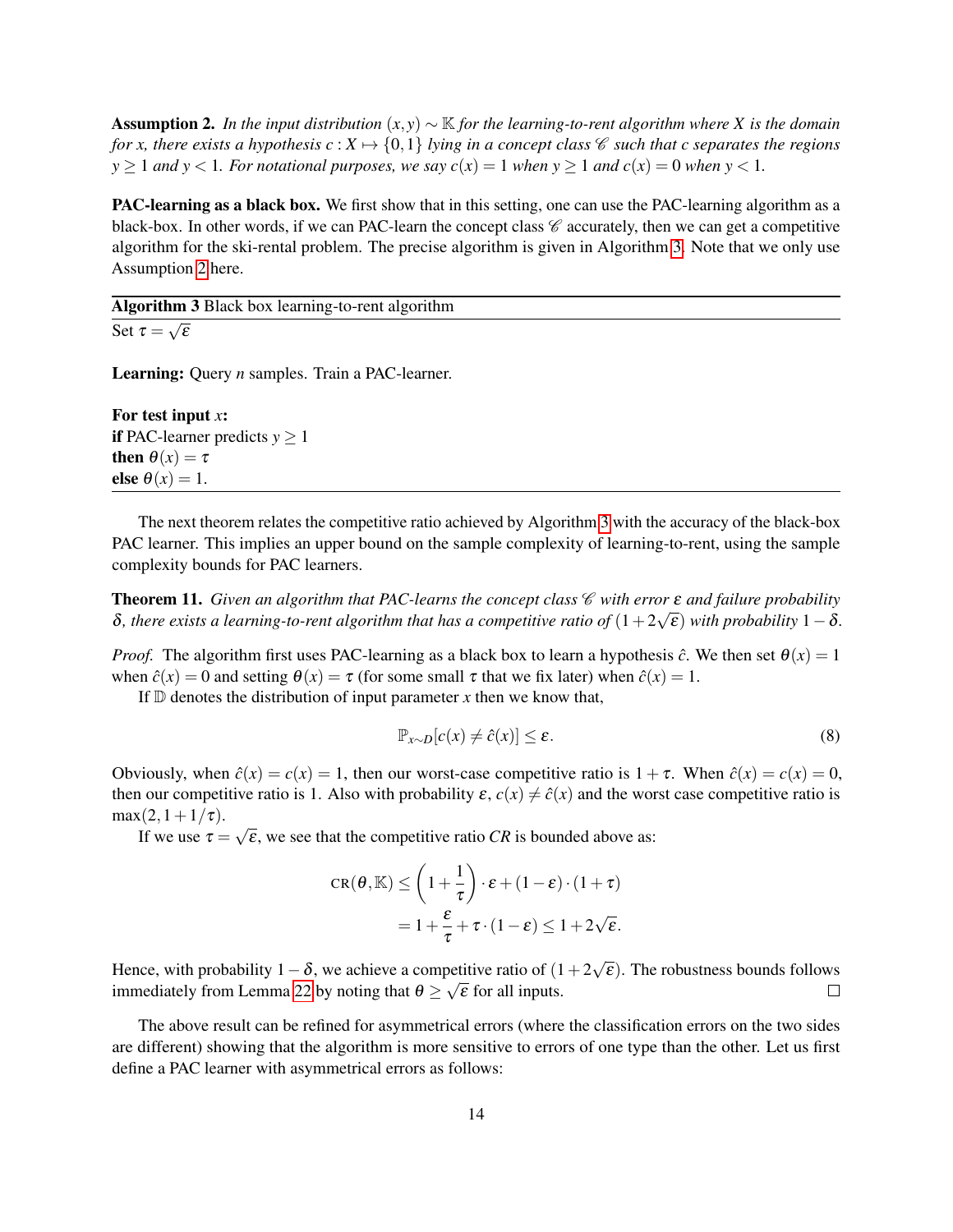**Definition 5.** Given a set  $X \in \mathbb{R}^d$  and a concept class C of Boolean functions  $X \to \{0,1\}$ . Let there be an *arbitrary hypothesis*  $c \in C$ . Let *P* be a PAC learning algorithm that takes as input the set *S* comprising of *m* samples  $(x_i, y_i)$  where  $x_i$  is sampled from a distribution  $D$  on X and  $y_i = c(x_i)$ , and outputs a hypothesis  $\hat{c}$ . P *is said to be have an* (α,β) *error with failure probability* δ*, if with probability at least* 1−δ *on the sampling of set S.*

$$
\mathbb{P}_{x \sim \mathbb{D}}[\hat{c}(x) = 0, c(x) = 1] \le \alpha
$$
  

$$
\mathbb{P}_{x \sim \mathbb{D}}[\hat{c}(x) = 1, c(x) = 0] \le \beta
$$

We can now show a better bound on the competitive ratio given access an asymmetrical learner.

**Theorem 12.** *Given an algorithm that PAC learns the concept class C with asymmetrical errors*  $(\alpha, \beta)$  *and failure probability*  $\delta$ *, there exists an algorithm that has a competitive of*  $(1+3\varepsilon)$  *with probability*  $1-\delta$ *, where*  $\varepsilon = \max(\alpha, \sqrt{\beta})$ 

*Proof.* Again we use PAC-learning as a black box to learn a hypothesis  $\hat{c}$ . We then set  $\theta(x) = 1$  when  $\hat{c}(x) = 0$  and setting  $\theta(x) = \tau$  (for some small  $\tau$  that will be decided later) when  $\hat{c}(x) = 1$ 

Note that with probability  $\alpha$ ,  $\hat{c}(x) = 0$  and  $c(x) = 1$ , then we have competitive ratio being capped at 2. And with probability  $\beta$ ,  $\hat{c}(x) = 1$  and  $c(x) = 0$ , and our competitive ratio in this case is  $\frac{1+\tau}{\tau}$ . The rest of the cases, we have the competitive ratio capped at  $1+\tau$ .

The expected CR is therefore,

$$
CR \leq \beta \left(1 + \frac{1}{\tau}\right) + 2\alpha + \left(1 - \alpha - \beta\right)\left(1 + \tau\right)
$$

$$
= 1 + \alpha\left(1 - \tau\right) + \tau + \frac{\beta}{\tau}
$$

$$
\leq 1 + \alpha + \tau + \frac{\beta}{\tau}
$$

The CR is minimized at  $\tau = \varepsilon = \max(\alpha, \sqrt{\beta})$  and its value is  $1 + 3\varepsilon$ .

Next, we show that the relationship between PAC-learning and learning-to-rent, established in one direction in Theorem [11,](#page-13-2) actually holds in other direction too. In other words, we can derive a PAC-learning algorithm from a learning-to-rent algorithm. This implies, for instance, that existing lower bounds for PAC-learning also apply to learning-to-rent algorithms. Therefore, in principle, the sample complexity of the algorithm in Theorem [11](#page-13-2) is (nearly) optimal without any further assumptions.

**Theorem 13.** *If there exists an*  $(\varepsilon, \delta)$ -accurate learning-to-rent algorithm for a concept class  $\mathscr C$  with n *samples, then there exists an*  $(4\varepsilon, \delta)$  *PAC-learning algorithm for*  $\mathscr C$  *with the same number of samples.* 

*Proof.* We will design a PAC learning algorithm (call it *P*) using the learning-to-rent algorithm (call it *A*). Given a sample  $(x_i, z_i)$  for P, we define sample  $(x_i, y_i)$  for A where  $y_i = 10$  when  $z_i = 1$ , and  $y_i = 0$  or  $y = \frac{1}{2}$ 2 with probability  $\frac{1}{2}$  each, when  $z_i = 0$ . The output for *P* for a feature *x* is decided as follows: when  $\theta(x) \ge \frac{1}{2}$ 2 predict  $\hat{z} = 0$ , otherwise, predict  $\hat{z} = 1$ .

First, we calculate the probability  $\mathbb{P}[\hat{z}=0, z=1]$ . When *P* predicts  $\hat{z}=0$ , then we have  $\theta(x) \geq \frac{1}{2}$  $\frac{1}{2}$ . But if,  $z = 1$ , then the optimal cost is 1, whereas the algorithm pays at least  $\frac{3}{2}$ . Hence the competitive ratio is bounded below by  $\frac{3}{2}$ . Since the overall competitive ratio is less than  $(1+\tilde{\epsilon})$ , we have that:

$$
(1 - \mathbb{P}[\hat{z} = 0, z = 1]) + (3/2) \cdot \mathbb{P}[\hat{z} = 0, z = 1] \le (1 + \varepsilon).
$$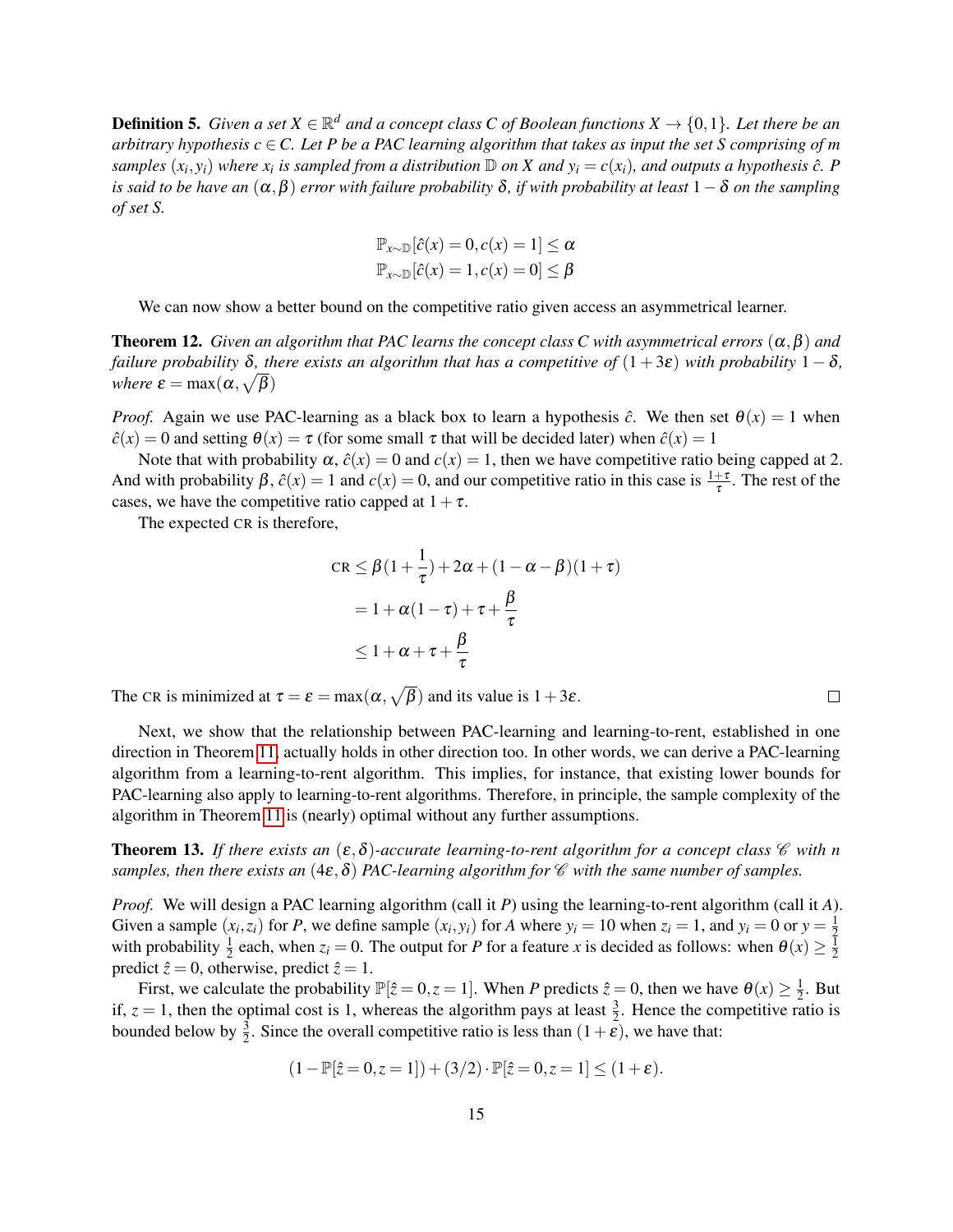Therefore,  $\mathbb{P}[\hat{z}=0, z=1] \leq 2\varepsilon$ .

Second, we calculate the error on the other side which is the probability  $\mathbb{P}[\hat{z}=1, z=0]$ . When *P* predicts  $\hat{z} = 1$ , then we have  $\theta(x) < \frac{1}{2}$  $\frac{1}{2}$ . But if  $z = 0$ , then  $y = \frac{1}{2}$  with probability  $\frac{1}{2}$ , and therefore, the competitive ratio is  $\geq 2$  with probability  $\frac{1}{2}$ . With the remaining probability of  $\frac{1}{2}$ , we have  $y = 0$ , and therefore, the competitive ratio is  $\geq 1$ . Therefore, the overall competitive ratio when  $\tilde{z} = 1, z = 0$  is  $\geq \frac{2+1}{2} = \frac{3}{2}$  $\frac{3}{2}$ . As earlier, we have  $\mathbb{P}[\hat{z} = 1, z = 0] \leq 2\varepsilon$ .  $\mathbb{P}[\hat{z} \neq z] = \mathbb{P}[\hat{z} = 1, z = 0] + \mathbb{P}[\hat{z} = 0, z = 1] \leq 4\varepsilon$ .  $\Box$ 

#### 4.1 Margin-based PAC-learning for Learning-to-Rent

Theorem [11](#page-13-2) is very general in that there are many concept classes for which we have existing PAC-learning bounds. On the other hand, even for a simple linear separator, PAC-learning requires at least Ω(*d*) samples in *d* dimensions, which can be costly for large *d*. However, the sample complexity can be reduced when the VC-dimension of the concept class is small:

<span id="page-15-0"></span>**Theorem 14** (e.g., [\[29\]](#page-25-12)). *A concept class of VC-dimension D is* ( $\varepsilon$ ,  $\delta$ ) *PAC-learnable using*  $n = \Theta\left(\frac{D + \log(1/\delta)}{\varepsilon}\right)$ ε  $\setminus$ samples. For fixed  $\delta$ , the sample complexity of PAC-learning is  $\Theta\left(\frac{D}{\epsilon}\right)$ ε *.*

In particular, this result is used when the underlying data distribution has a *margin*, which is the distance of the closest point to the decision boundary:

**Definition 6.** Given a data set  $D \in \mathbb{R}^d \times \{0,1\}$  and a separator c, the margin of  $D$  with respect to  $c$  is defined  $as \min_{x' \in \mathbb{R}^d, (x, y) \in D, c(x') \neq y} ||x - x'||.$ 

The advantage of having a large margin is that it reduces the VC-dimension of the concept class. Since the precise dependence of the VC-dimension on the width of the margin (denoted  $\alpha$ ) depends on the concept class  $\mathcal{C}$ , let us denote the VC-dimension by  $D(\alpha)$ .

Crucially, we will show that in the learning-to-rent algorithm, it is possible to *reduce the sample complexity even if the original data*  $(x, y) \sim \mathbb{K}$  *does not have any margin*. The main idea is that the learning-to-rent algorithm can ignore training data in a suitably chosen margin. This is because  $y \approx 1$  for points in the margin, and the competitive ratio of ski rental is close to 1 for these points even with no additional information. Thus, although the algorithm fails to learn the label of test data near the margin reliably, this does not significantly affect the eventual competitive ratio of the learning-to-rent algorithm.

Note that the *L*-Lipschitz property under Assumption [1](#page-12-0) is:

**Assumption 3.** For  $x_1, x_2 \in X$  where X is the domain of x, if  $y_1 = f(x_1)$  and  $y_2 = f(x_2)$ , we have  $|y_1 - y_2| \le$  $L \cdot ||x_1 - x_2||.$ 

We now give a learning-to-rent algorithm that uses this margin-based approach (Algorithm [4\)](#page-16-0). Recall that  $\alpha$  is the width of the margin used by the algorithm; we will set the value of  $\alpha$  later.

The filtering process creates an artificial margin:

<span id="page-15-1"></span>Lemma 15. *In Algorithm [4,](#page-16-0) the samples used in the PAC learning algorithm have a margin of* α*.*

<span id="page-15-2"></span>We now analyze the sample complexity of Algorithm [4.](#page-16-0)

<span id="page-15-3"></span>**Theorem 16.** *Given a concept class*  $\mathscr C$  *with VC-dimension*  $D(\alpha)$  *under margin*  $\alpha$ *, there exists a learningto-rent algorithm that has a competitive ratio of*  $1 + O(L\alpha)$  *for n samples with constant failure probability, where* α *satisfies:*

$$
\sqrt{\frac{D(\alpha)}{n}} = L\alpha.
$$
\n(9)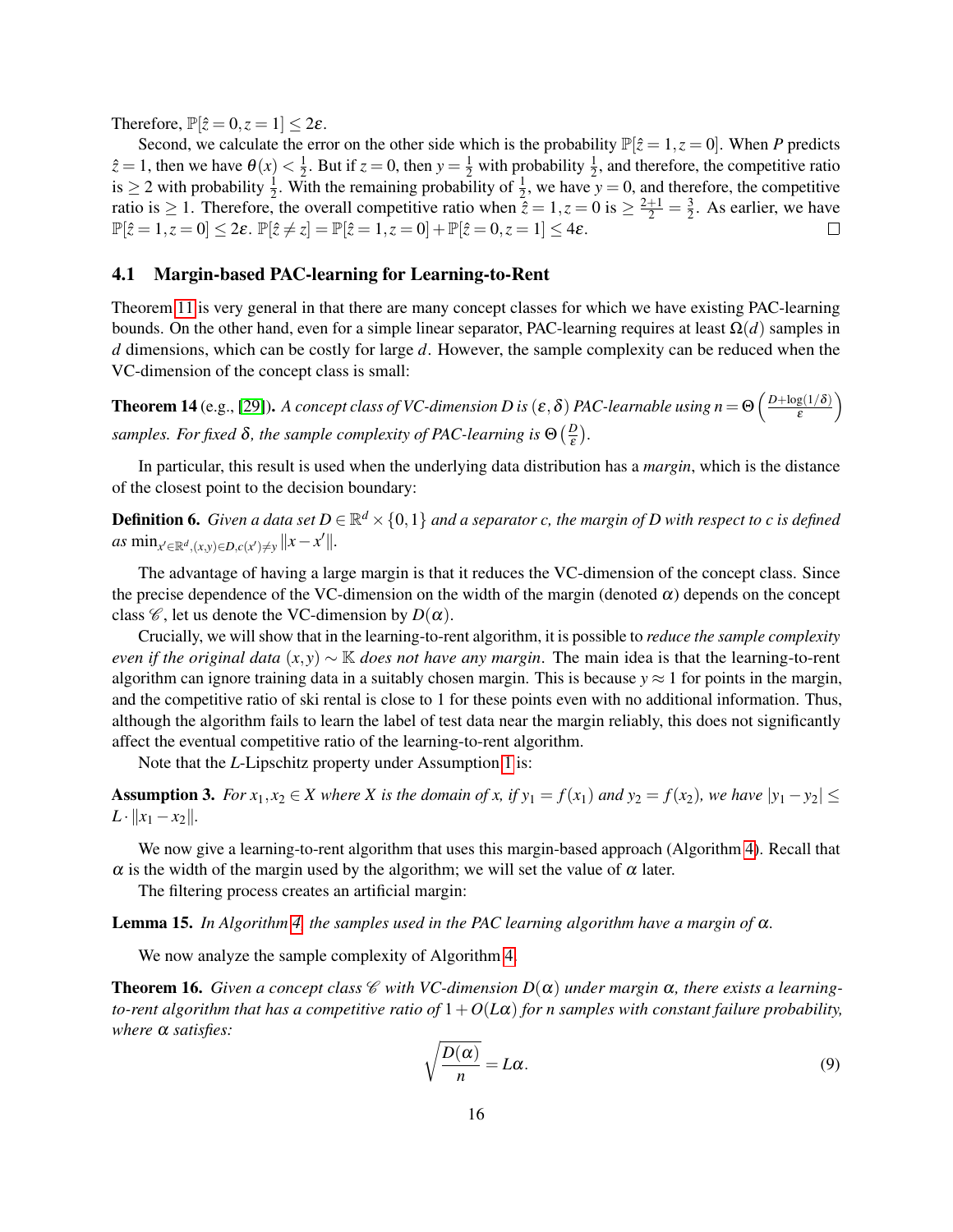#### Algorithm 4 Margin-based learning-to-rent algorithm

<span id="page-16-0"></span>Set  $\gamma = L\alpha$ .

**Learning:** Query *n* samples. Discard samples  $(x_i, y_i)$  where  $y_i \in [1 - \gamma, 1 + \gamma]$ . Use the remaining samples to train a PAC-learner with margin  $\alpha$ .

For test input *x*: **if PAC-learner predicts**  $y \ge 1$ then  $\theta(x) = \gamma$ else  $\theta(x) = 1 + \gamma$ .

*Proof.* Let *q* denote the probability that  $(x_i, y_i)$  satisfies  $1 - \gamma \le y_i \le 1 + \gamma$ , i.e., is in the margin. With probability  $1-q$ , a test input does not lie in the margin and we have the following two scenarios:

- With probability  $(1-\varepsilon)$ , the prediction is correct and the competitive ratio is at most  $(1+\gamma)$ .
- With probability  $\varepsilon$ , the prediction is incorrect and the competitive ratio is at most max  $\left(1+\frac{1}{\gamma}\right)$  $\frac{1}{\gamma}, 2+\gamma$ . For small  $\gamma$  (say  $\gamma \leq 1/2$ , which will hold for any reasonable sample size *n*), this value is  $1 + \frac{1}{\gamma}$ γ .

With probability q, a test input lies in the margin and the competitive ratio is at most  $\frac{1+\gamma}{1-\gamma}$ . The expected competitive ratio is:

$$
CR(\theta, \mathbb{K}) \le (1-q) \cdot (1-\varepsilon) \cdot (1+\gamma) +
$$
  
+  $(1-q) \cdot \varepsilon \cdot \left(1+\frac{1}{\gamma}\right) + q \cdot \left(\frac{1+\gamma}{1-\gamma}\right)$   
 $\le 1 + \left[ (1-q) \cdot (1-\varepsilon) \cdot \gamma + (1-q) \cdot \varepsilon \cdot \frac{1}{\gamma} + q \cdot \frac{2\gamma}{1-\gamma} \right]$   
 $\le 1 + 4\gamma + (1-q) \cdot \frac{\varepsilon}{\gamma}$  for  $\gamma \le 1/2$ .

Now, note that by Chernoff bounds (see, e.g., [\[30\]](#page-25-13)), the number of samples used for training the classifier after filtering is  $n_f \ge n(1-q)/2$  with constant probability. Also, by Theorem [14](#page-15-0) and Lemma [15,](#page-15-1) we predict whether  $y < 1$  or  $y \ge 1$  with an error rate of  $\varepsilon = O\left(\frac{D(\alpha)}{n\epsilon}\right)$ *nf* ) using  $n_f$  samples with constant probability. This implies:

$$
(1-q)\cdot \varepsilon = O\left(\frac{D(\alpha)}{n}\right).
$$

Thus, CR $(\theta, \mathbb{K}) \leq 1 + 4\gamma + O\left(\frac{D(\alpha)}{n \cdot \gamma}\right)$ *n*·γ ). Optimizing for γ, we have  $\gamma = \theta \left( \sqrt{\frac{D(\alpha)}{n}} \right)$ *n*  $\int$ . But, we also have  $\gamma = L\alpha$ in the algorithm. This implies that we choose  $\alpha$  to satisfy Eq. [\(9\)](#page-15-2) and obtain a competitive ratio of  $1+O(L\alpha)$ .

We now apply this theorem for the important and widely used case of linear separators. The following well-known theorem establishes the VC-dimension of linear separators with a margin.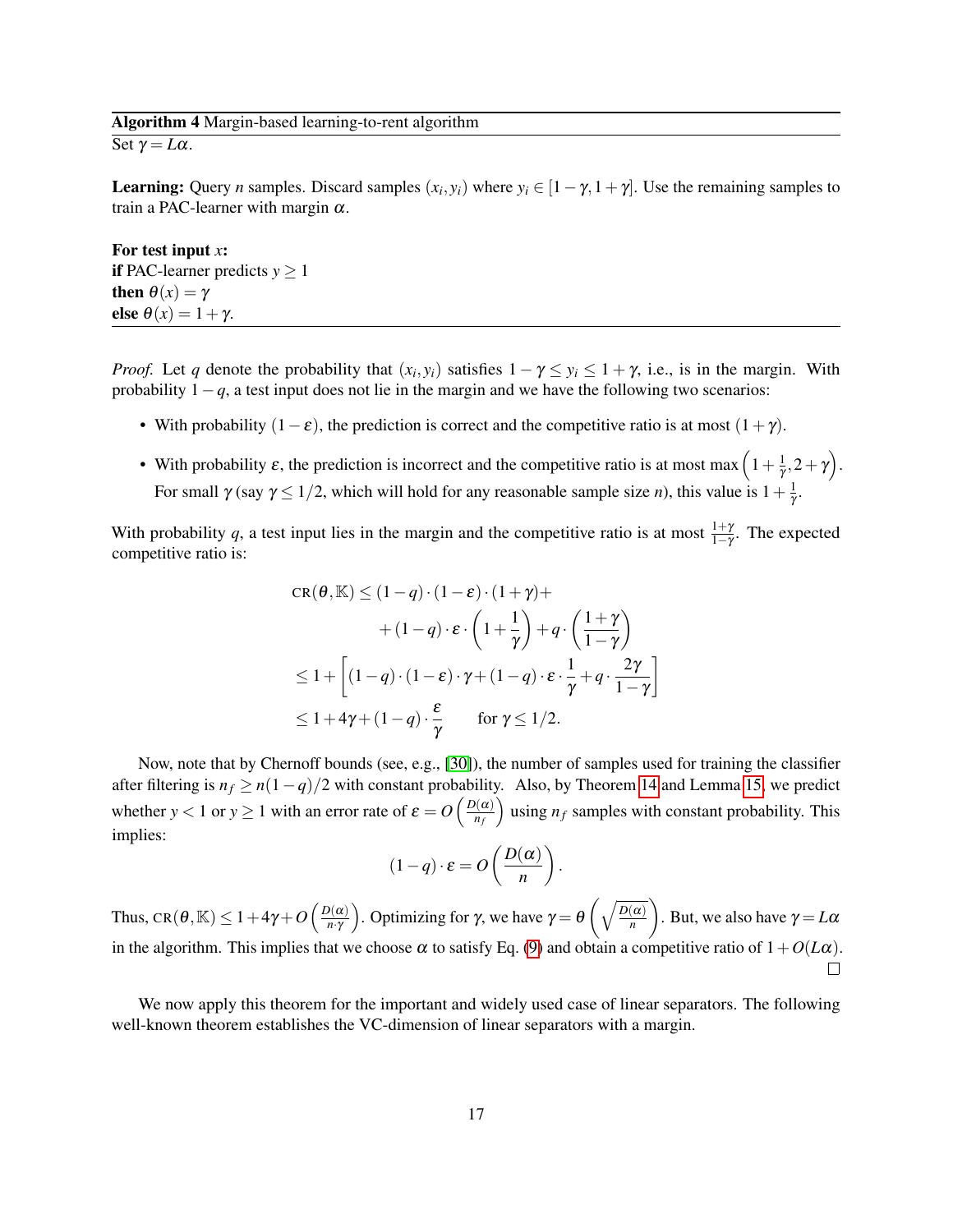**Theorem 17** (see, e.g., [\[31\]](#page-25-14)). For an input parameter space  $X \in \mathbb{R}^d$  that lies inside a sphere of radius R, the *concept class of* α*-margin separating hyper-planes for X has the VC dimension D given by:*

$$
D \le \min\left(\frac{R^2}{\alpha^2}, d\right) + 1.
$$

Feature vectors are typically assumed to be normalized to have constant norm, i.e.,  $R = O(1)$ . Thus, Theorem [16](#page-15-3) gives the sampling complexity for linear separators as follows:

<span id="page-17-1"></span>Corollary 18. *For the class of linear separators, there is a learning-to-rent algorithm that takes as input n samples and has a competitive ratio of*  $1 + O\left(\frac{\sqrt{L}}{2\sqrt{L}}\right)$  $\frac{\sqrt{L}}{n^{1/4}}$ .

For instances where a linear separator does not exist, a popular technique called *kernelization* (see [\[32\]](#page-26-0)), is to transform the data points *x* to a different space  $\phi(x)$  where they become linearly separable.

**Corollary 19.** For a kernel function  $\phi$  satisfying  $\|\phi(x_1) - \phi(x_2)\| \ge \frac{1}{\gamma}$  $\frac{1}{v} \cdot ||x_1 - x_2||$  *for all*  $x_1, x_2$ *, assuming the data is linearly separable in kernel space, there exists a learning-to-rent algorithm that achieves a competitive ratio of*  $1 + O\left(\frac{\sqrt{L}v}{v^{1/4}}\right)$  $\sqrt{\frac{Lv}{n^{1/4}}}$  with n samples,

Conceptually, the corollary states that we can make use of these kernel mappings without hurting the competitive ratio bounds achieved by the algorithm. This is because the sample complexity in the margin-based algorithm (Algorithm [4\)](#page-16-0) is independent of the number of dimensions.

### 5 Learning-to-rent with a Noisy Classifier

So far, we have seen that PAC-learning a binary classifier with deterministic labels (Assumption [1\)](#page-12-0) is sufficient for a learning-to-rent algorithm. However, in practice, the data is often noisy, which leads us to relax Assumption [1](#page-12-0) in this section. Instead of requiring  $y|x$  to be deterministic, we only insist that  $y|x$  is predictable with sufficient probability. In other words, we replace Assumption [1](#page-12-0) with the following (weaker) assumption:

Assumption 1'. *In the input distribution* (*x*, *y*) ∼ K*, there exists a deterministic function f and a parameter p* such that the conditional distribution of y|x satisfies  $y = f(x)$  with probability at least  $1 - p$ .

This definition follows the setting of binary classification with noise first introduced by [\[33\]](#page-26-1). Indeed, the existence of noise-tolerant binary classifiers (e.g., [\[34,](#page-26-2) [35,](#page-26-3) [36\]](#page-26-4)), leads us to ask if these classifiers can be utilized to design learning-to-rent algorithms under Assumption 1'. We answer this question in the affirmative by designing a learning-to-rent algorithm in this noisy setting (see Algorithm [5\)](#page-18-0). This algorithm assumes the existence of a binary classifier than can tolerate a noise rate of *p* and achieves classification error of ε. Let  $p_0 = \max(p, \varepsilon)$ . If  $p_0$  is large, then the noise/error rate is too high for the classifier to give reliable information about test data; in this case, the algorithm reverts to a worst-case (randomized) strategy. On the other hand, if  $p_0$  is small, the the algorithm uses the label output by the classifier, but with a minimum wait time of  $\sqrt{p_0}$  on all instances to make it robust to noise and/or classification error.

The next theorem shows that this algorithm has a competitive ratio of  $1+O(\sqrt{p_0})$  for small  $p_0$ , and does no worse than the worst case bound of  $\frac{e}{e-1}$  irrespective of the noise/error:

<span id="page-17-0"></span>Theorem 20. *If there is a PAC-learning algorithm that can tolerate noise of p and achieve accuracy* ε*, the above algorithm achieves a competitive ratio of*  $\min(1+3\sqrt{p_0},\frac{e}{e-1})$  *where*  $p_0 = \max\{p,\epsilon\}$ *.*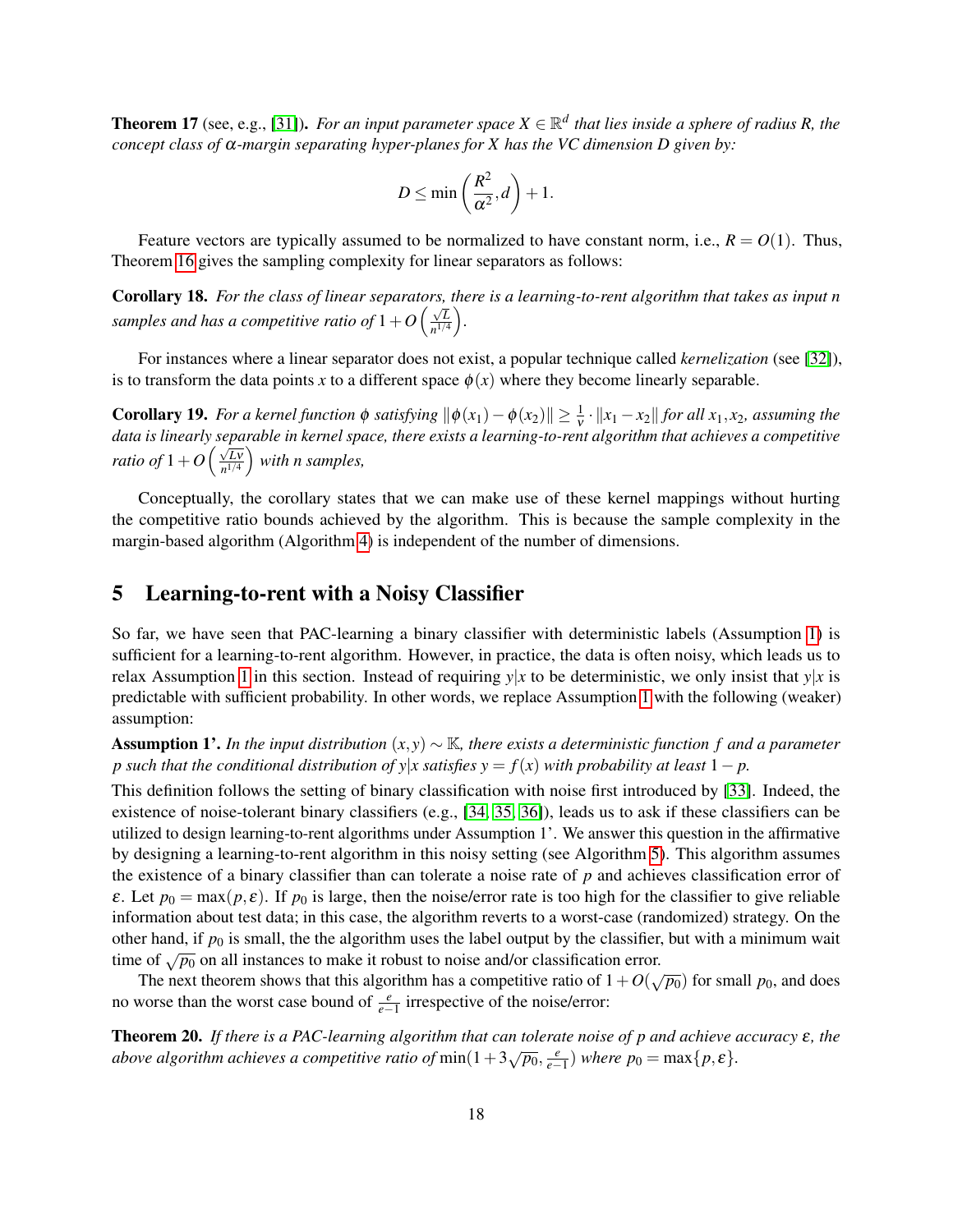#### Algorithm 5 Learning-to-rent with a noisy classifier

<span id="page-18-0"></span>Set  $p_0 = \max(p, \varepsilon)$ .

else  $\theta(x) = \sqrt{p_0}$ .

#### Learning:

if  $p_0 \leq \frac{1}{9(e-1)}$ 9(*e*−1) 2 then PAC-learn the classifier on  $n$  (noisy) training samples.

For test input *x*:  
\nif 
$$
p_0 > \frac{1}{9(e-1)^2}
$$
  
\nthen  $\mathbb{P}[\theta(x) = z] = \begin{cases} \frac{e^z}{e-1}, & \text{for } z \in [0, 1] \\ 0, & \text{for } z > 1. \end{cases}$   
\nelse  
\nif PAC-learner predicts  $y < 1$   
\nthen  $\theta(x) = 1$ 

*Proof of Theorem [20.](#page-17-0)* Note that if  $p_0 > \frac{1}{9(e-1)}$ 9(*e*−1) 2 , we choose the threshold θ according to:

$$
\Pr[\theta = z] = \begin{cases} \frac{e^z}{e-1}, & \text{for } z \in [0,1] \\ 0, & \text{for } z > 1. \end{cases}
$$

It can be verified by taking the expectation that  $\mathbb{E}[Alg] = \frac{e}{e-1} \times \min\{y, 1\}$  and we obtain the competitive ratio  $\frac{e}{e-1}$  [\[1\]](#page-23-0). We now assume that *p*<sup>0</sup> <  $\frac{1}{9(e−1)}$  $\frac{1}{9(e-1)^2}$  for the rest of the proof.

We first focus on the points where the PAC learner's prediction is correct. This is indeed true for  $1-\varepsilon$ fraction of the samples from the distribution, where the expectation is taken over the probability distribution of the samples.

If *y* > 1, then the algorithm chooses to buy at  $\sqrt{p_0}$ , the adversary can flip the label and cause the CR (in the worst-case) to become  $1+\frac{1}{\sqrt{p_0}}$  (this happens with probability *p*), and otherwise, the competitive ratio is upper bounded by  $(1 + \sqrt{p_0})$  (this occurs with probability  $\leq 1 - p$ ). Hence, in expectation the competitive ratio is therefore  $p\left(1+\frac{1}{\sqrt{p_0}}\right)$  $\left(1-p\right)\left(1+\sqrt{p_0}\right) < 1+\sqrt{p_0}+\frac{p}{\sqrt{p_0}}.$ 

When  $y < 1$  and  $p \leq p_0 \leq \frac{1}{9(e-1)}$  $\frac{1}{9(e-1)^2}$ , we buy at 1 and our competitive ratio is 2 with probability *p* (adversarial) and 1 with probability  $1-p$  (no adversary). Hence, the expected competitive ratio is  $1+2p$ . The competitive ratio when the PAC learner is correct is therefore, max $\{1+2p, 1+\sqrt{p_0}+\frac{p}{\sqrt{p_0}}\} \leq (1+2\sqrt{p_0})$ 

Now we focus on the points on which the PAC learner makes an error. These comprise  $\varepsilon$  fraction of the points in the distribution. When *y* is predicted to be  $\leq 1$  and is actually  $> 1$ , then our competitive ratio is upper bounded by 2 (since we our always buying before *y* exceeds 1 and the optimal solution pays 1). When *y* is predicted to be > 1 but is actually *y* < 1, then the worst case competitive ratio is  $1 + \frac{1}{\sqrt{p_0}}$ .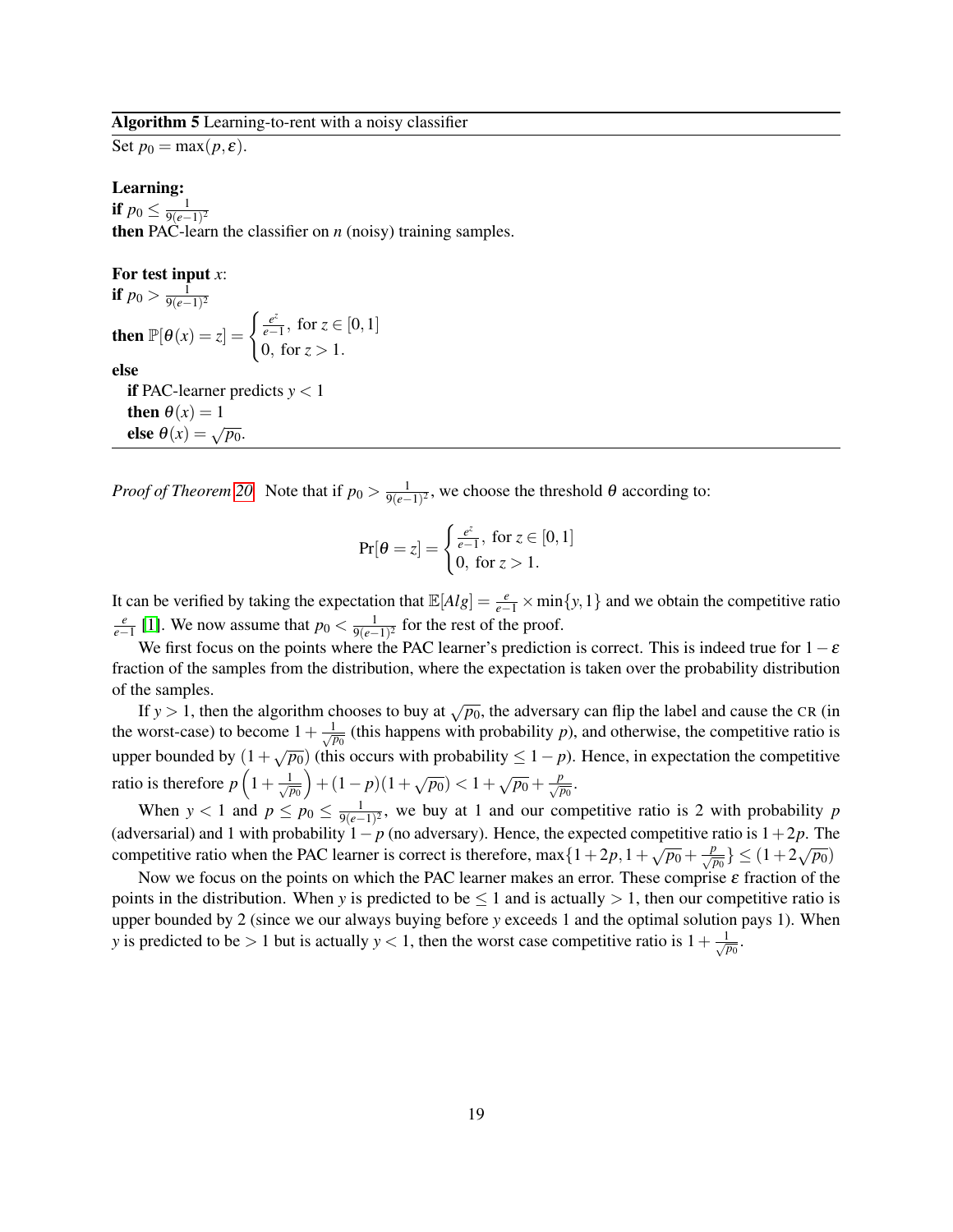We are now ready to calculate the expected competitive ratio as follows:

$$
CR \le (1 + 2\sqrt{p_0}) \cdot (1 - \varepsilon) + \varepsilon \cdot \left(1 + \frac{1}{\sqrt{p_0}}\right)
$$
  
\n
$$
\le 1 + 2(1 - \varepsilon)\sqrt{p_0} + \left(\frac{\varepsilon}{\sqrt{p_0}}\right)
$$
  
\n
$$
\le 1 + 3\sqrt{p_0}.
$$

We also show that the above result is optimal in a rather strong sense: namely, even with no classification error, the competitive ratio achieved cannot be improved.

<span id="page-19-0"></span>**Theorem 21.** For a given noise rate  $p \leq \frac{1}{2}$ 2 *, no (randomized) algorithm can achieve a competitive ratio smaller than*  $1 + \frac{\sqrt{p}}{2}$  $\frac{2}{2}$ , even when the algorithm has access to a PAC-learner that has zero classification error.

*Proof.* We will show that the adversary can choose a distribution on supplying *y* that yields a large competitive ratio regardless of the  $\theta$  that the algorithm chooses. Let's focus when  $y > 1$  and the PAC learner correctly predicts this surely.

If there was no adversary, the algorithm should buy at 0 and CR is 1. However the presence of an adversary makes it a bad move, since the adversary can pick  $y = \rho$  for an arbitrarily small but positive  $\rho$  with a non-zero probability and drive up the competitive ratio arbitrarily.

Here is the exact strategy that the adversary chooses to hurt the algorithm: the distribution on *y* is  $g(y) = kye^{-y}$ . for  $y \in [0, \sqrt{p}]$  (*k* being the normalization constant) This is quite similar to the adversarial distribution chosen in [\[1\]](#page-23-0) to enforce an  $\frac{e}{e-1}$  ratio.

Now for any value  $\theta \in (0, \sqrt{p})$  that the algorithm chooses, the competitive ratio is given by:

$$
CR(\theta, \mathbb{K}) = p \cdot \left[ \int_0^{\theta} g(y) dy + \int_{\theta}^{\sqrt{p}} \frac{(1+\theta)}{y} g(y) dy \right] + (1+\theta)(1-p).
$$

Calculating the derivative with respect to  $\theta$ , we get:

$$
\frac{d(\text{CR}(\theta, \mathbb{K}))}{d(\theta)} = pg(\theta) + p \int_{\theta}^{\sqrt{p}} \frac{g(y)}{y} dy - p \frac{(1+\theta)}{\theta} g(\theta) + (1-p)
$$

$$
= p \frac{g(\theta)}{\theta} + p \int_{\theta}^{\sqrt{p}} k e^{-y} dy + (1-p)
$$

$$
= -p k e^{-\theta} + p k (e^{-\theta} - e^{-\sqrt{p}}) + (1-p)
$$

$$
= -p k e^{-\sqrt{p}} + (1-p)
$$

Using the fact that the total probability  $\int_0^{\sqrt{p}} g(y) dy = 1$  we get that  $k = \frac{1}{(1-(1+\sqrt{p})^2)^{1/2}}$  $\frac{1}{(1-(1+\sqrt{p})e^{-\sqrt{p}})}$ . It is easy to see that this value of *k* gives:  $\frac{d(\text{CR}(\theta, \mathbb{K})}{d(\theta)} \leq 0$ .

Hence CR( $\theta$ , K) decreases as  $\theta$  goes from 0 to  $\sqrt{p}$ . Also, the algorithm gains nothing by increasing θ beyond  $\sqrt{p}$ . Hence, the best competitive ratio is obtained when algorithm chooses θ =  $\sqrt{p}$ . Thus, the algorithm can't hope for a competitive ratio better than

$$
CR(\sqrt{p}, \mathbb{K}) = p \int_0^{\sqrt{p}} g(y) dy + (1 + \sqrt{p})(1 - p)
$$
  
=  $p + (1 + \sqrt{p})(1 - p)$   
=  $1 + \sqrt{p} - p\sqrt{p}$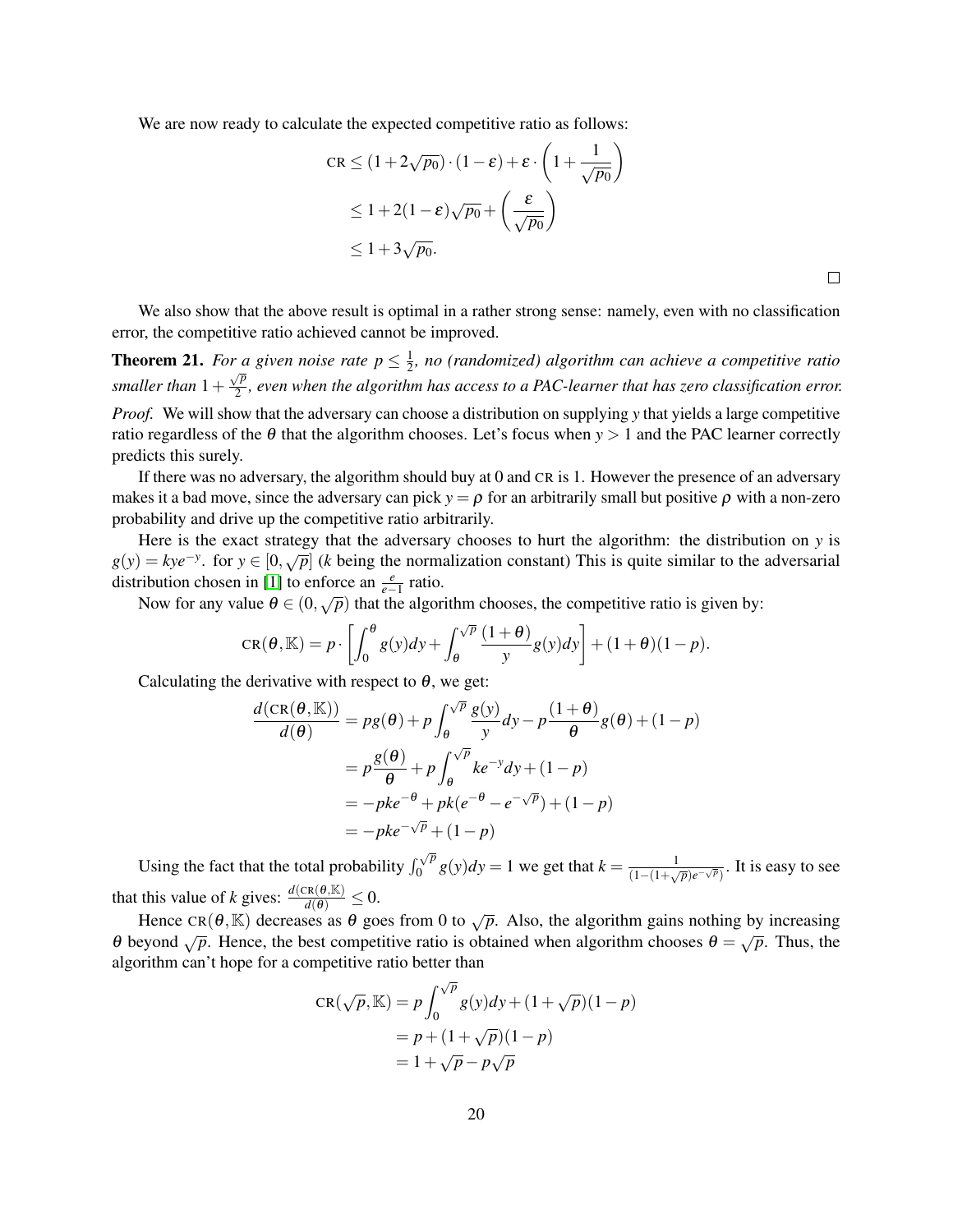For  $p < 1/2$ :

.

$$
\geq 1 + \frac{\sqrt{p}}{2}
$$

 $\Box$ 

### 6 Robustness Bounds

In this section, we address the scenario when there is no assumption on the input, i.e., the choice of the input is adversarial. The desirable property in this setting is encapsulated in the following definition of "robustness" adapted from the corresponding notion in [\[6\]](#page-24-3):

**Definition 7.** A learning-to-rent algorithm A with threshold function  $\theta(\cdot)$  is said to be γ-robust if  $g(\theta(x), y) \le$ γ *for any feature x and any length of the ski season y.*

First, we show an upper bound on the competitive ratio for any algorithm based on the shortest wait time for any input.

<span id="page-20-0"></span>**Lemma 22.** A learning-to-rent algorithm with threshold function  $\theta(\cdot)$  is  $\left(1+\frac{1}{\theta}\right)$  $\theta_0$ *-robust where:*

$$
\theta_0 = \min_{x \in \mathbb{R}^d} \theta(x).
$$

*Proof.* Note that the function  $g(\theta, y)$  achieves its maximum value at  $y = \theta + \rho$  where  $\rho \to 0^+$ . In this case, the algorithm pays  $1+\theta$ , while the optimal offline cost approaches  $\theta$ . This gives us that max<sub>y∈R+</sub>  $g(\theta, y)$  =  $(1 + \frac{1}{\theta})$  $\frac{1}{\theta}$ ). Now, since there is no *x* such that  $\theta(x) < \theta_0$ , we get:

$$
\max_{y \in \mathbb{R}^+, x \in \mathbb{R}^d} g(\theta(x), y) \le \left(1 + \frac{1}{\theta_0}\right)
$$

 $\Box$ 

The robustness bounds for our algorithms are straightforward applications of the above lemma. We derive these bounds below. First, we consider Algorithm [2](#page-5-5) based only on the Lipschitz assumption.

**Theorem [2](#page-5-5)3.** *Algorithm* 2 *is*  $\left(1+\frac{1}{5}\right)$  $(\frac{1}{\varepsilon})$ -robust.

*Proof.* Algorithm [2](#page-5-5) always chooses a threshold in the range  $[\varepsilon, 1/\varepsilon]$ , i.e.,  $\theta \ge \varepsilon$  for all inputs. The theorem now follows by Lemma [22.](#page-20-0)  $\Box$ 

Next, we consider the black box algorithm that uses the PAC learning approach, i.e., Algorithm [3.](#page-13-0)

**Theorem 24.** *Algorithm* [3](#page-13-0) *is*  $\left(1+\frac{1}{\sqrt{2}}\right)$ ε *-robust.*

√ *Proof.* Note that Algorithm [3](#page-13-0) has  $\theta \geq$  $\overline{\epsilon}$  for all inputs, which by Lemma [22](#page-20-0) gives a robustness bound of  $1 + \frac{1}{7}$ ε .  $\Box$ 

Next, we show robustness bounds for the margin-based approach, i.e., Algorithm [4.](#page-16-0)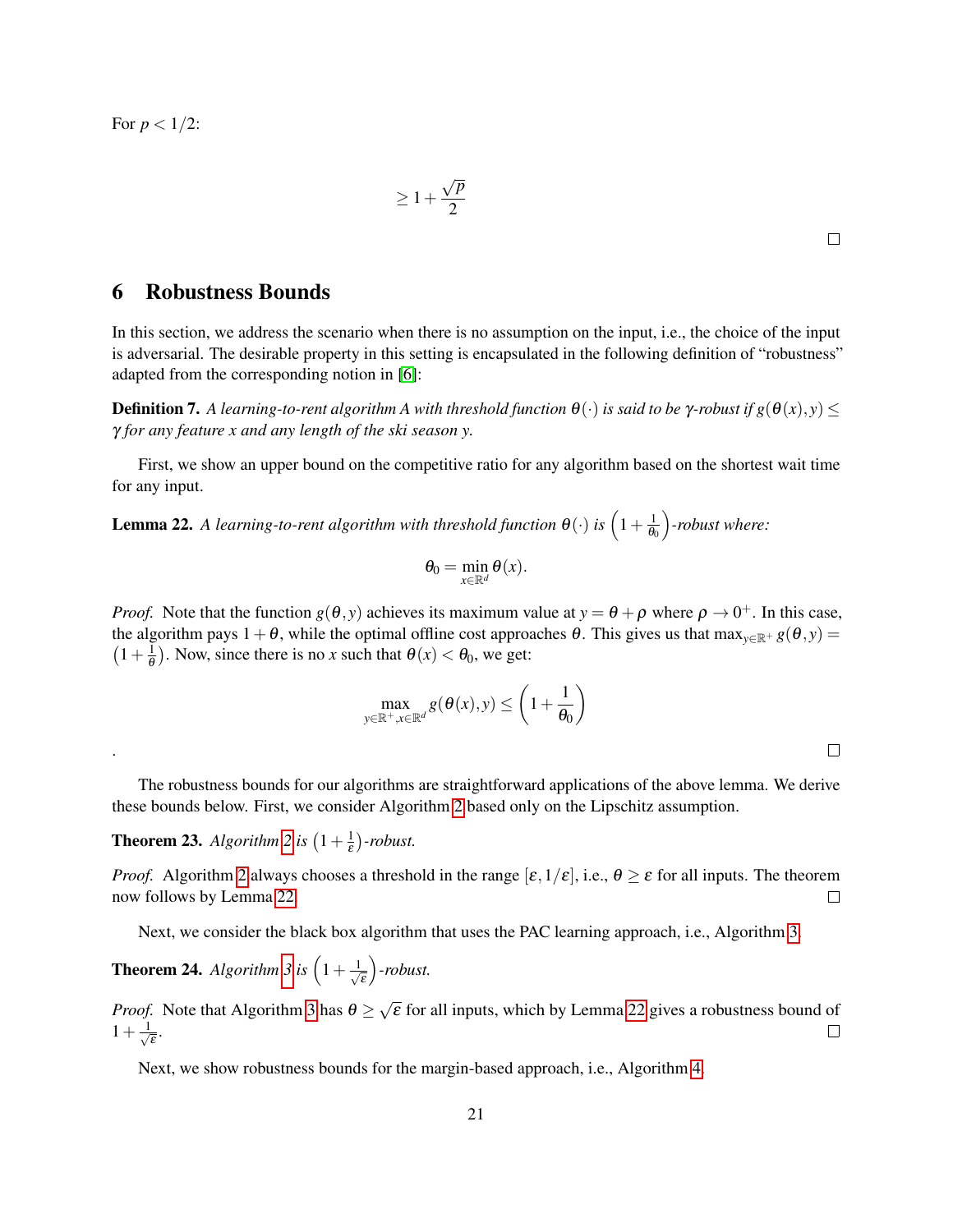**Theorem 25.** *Algorithm* [4](#page-16-0) *is*  $\left(1+\frac{1}{L\alpha}\right)$ -robust.

*Proof.* This follows from Lemma [22,](#page-20-0) with the observation that the shortest wait time in Algorithm [4](#page-16-0) is  $\gamma = L\alpha$ .  $\Box$ 

Finally, we consider the noisy classification setting in Algorithm [5.](#page-18-0)

**Theorem 26.** *Algorithm* [5](#page-18-0) *is* max  $\left(\frac{e}{e-1}, 1+\frac{1}{\sqrt{e}}\right)$ ε *-robust.*

*Proof.* In the two cases in Algorithm [5,](#page-18-0) either the threshold  $\theta$  satisfies  $\theta \geq \sqrt{p_0}$  or a random threshold is chosen for which the expected competitive ratio is  $\frac{e}{e-1}$  for any input. In the first, case, we further note that  $p_0 = \max(p, \varepsilon) \ge \varepsilon$ , i.e.,  $1 + \frac{1}{\sqrt{p_0}} \le 1 + \frac{1}{\sqrt{p_0}}$  $\overline{\overline{\epsilon}}$ . The theorem now follows by applying Lemma [22.](#page-20-0)  $\Box$ 

## 7 Numerical Simulations

In this section, we use numerical simulations to evaluate the algorithms that we designed for the learning-torent problem: the black box algorithm (Algorithm [3\)](#page-13-0), the margin-based algorithm (Algorithm [4\)](#page-16-0), and the algorithm for a noisy classifier (Algorithm [5\)](#page-18-0). We compare the first two algorithms and show that as the predicted by the theoretical analysis, the margin-based algorithm substantially outperforms the black box algorithm in high dimensions. For learning-to-rent with a noisy classifier, we show that its competitive ratio follows the  $(1 + \sqrt{p})$ -curve predicted by the theoretical analysis with increasing noise rate *p*.

Experimental Setup. We first describe the joint distribution  $(x, y) \sim \mathbb{K}$  used in the experiments. We choose a random vector  $W \in \mathbb{R}^d$  as  $W \sim N(0, 1/d)$ . We view *W* as a hyper-plane passing through the origin  $(W^T x = 0)$ . The value of *y*, representing the length of the ski season, is calculated as  $\frac{2}{(1+e^{-W^T x})}$ , such that  $y \ge 1$ when  $W^{T} x \ge 0$  and  $y < 1$  otherwise. Note that this satisfies the Lipschitz condition given in Definition [3,](#page-4-3) with  $L = 2$  for  $||W|| \le 1$ . The input *x* is drawn from a mixture distribution, where with probability 1/2 we sample *x* from a Gaussian  $x \sim N(0, I/d)$ , and with probability 1/2, we sample *x* as  $x = \alpha W + \eta$ , here  $\alpha \sim N(0, 1)$ is a coefficient in the direction of *W* and  $\eta \sim N(0, \frac{1}{d}I)$ . Choosing *x* from the Gaussian distribution ensures that the data-set has no margin; however, in high dimensions,  $W<sup>T</sup>x$  will concentrate in a small region, which makes all the label *y* very close to 1. We address this issue by mixing in the second component which ensures

that the distribution of *y* is diverse.

Training and Validation. For a given training set, we split it in two equal halves, the first half is used to train our PAC learner and the second half is used as a validation set to optimize the design parameters in the algorithms, namely  $\tau$  in Algorithm [3](#page-13-0) and  $\gamma$  in Algorithm [4.](#page-16-0)

Parameter Optimization for Algorithm [3](#page-13-0) and Algorithm [4.](#page-16-0) We perform this optimization on a validation set that is distinct from the training set for these algorithms.

For the black box algorithm (Algorithm [3\)](#page-13-0), we have to choose the value of the parameter  $\tau$ . Here we set  $\tau = c\epsilon$  where  $c > 0$  is a parameter that we optimize on the validation set. In order to do this, we minimize the loss (in this case, the competitive ratio) by running gradient descent from a starting value  $c_0$ , where  $c_0 \in \{1000, 100, 10, 1, 0.1, 0.01\}.$ 

For the margin based learning-to-rent algorithm (Algorithm [4\)](#page-16-0), we optimize the value of  $\gamma$  using a similar procedure by running gradient descent from the starting value  $\frac{\gamma_0}{N^{1/4}}$ , where  $\gamma_0 \in \{0.1, 0.01, 0.001, 0.0001, 10^{-5}\}.$ 

We test our algorithms for dimensions  $d = 2,100$ , and 5000. For each *d*, we create a large corpus of samples and select *N* of them randomly and designate this as the training set; the remaining samples form the test set.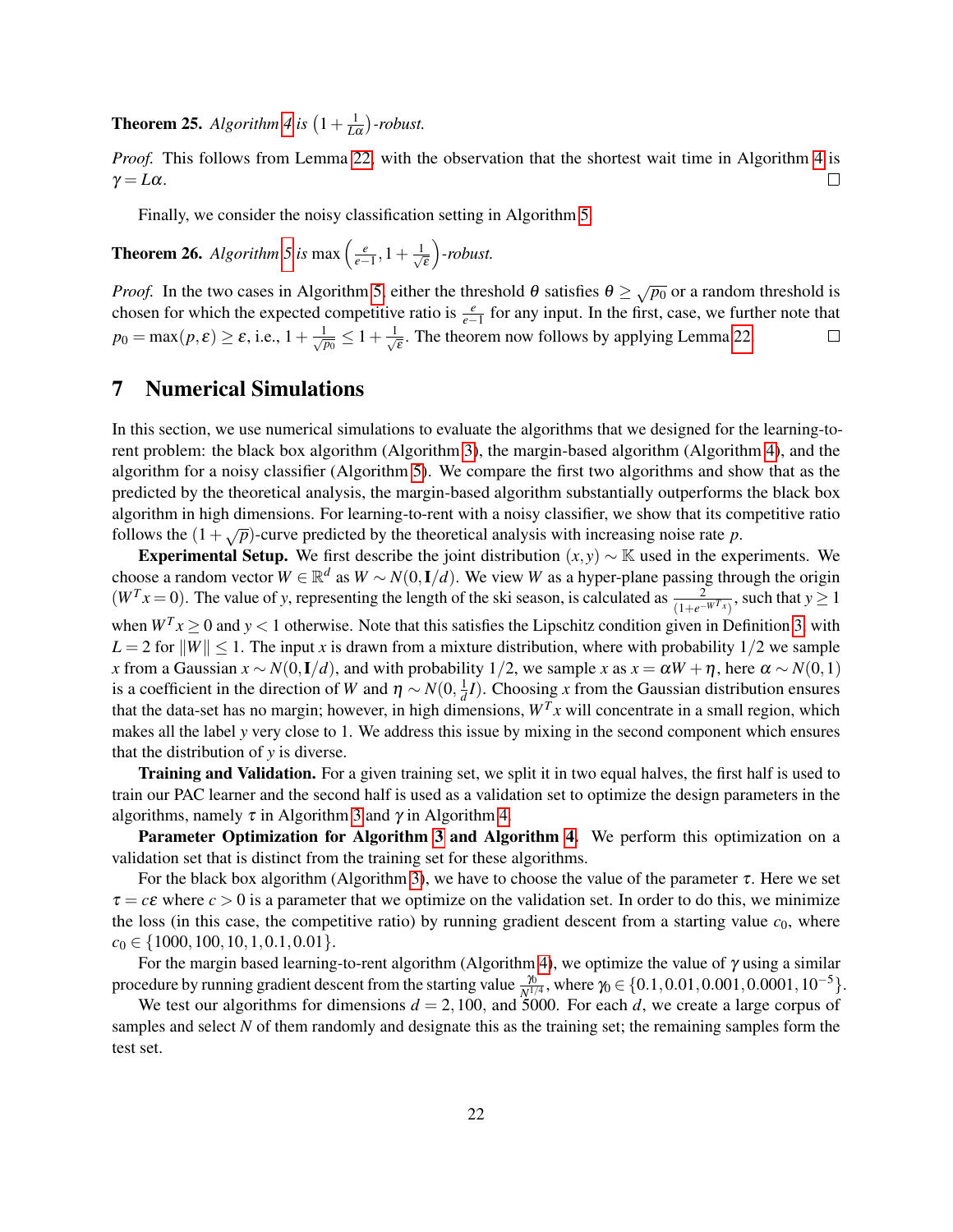

<span id="page-22-0"></span>Figure 3: Comparison of Algorithm [3](#page-13-0) (blue) and Algorithm [4](#page-16-0) (orange). From left to right, *d* = 2,100, and 5000.

<span id="page-22-2"></span>

Figure 4: Classification error in Algorithm [3](#page-13-0) (green) and Algorithm [4](#page-16-0) (blue for all samples, orange for filtered samples).

Comparison between the two algorithms. The comparative performance of Algorithm [3](#page-13-0) and Algo-rithm [4](#page-16-0) for  $d = 2,100$ , and 5000 is given in Fig. [3.](#page-22-0)<sup>[4](#page-22-1)</sup> For small  $d (d = 2)$ , we do not see a significant difference in the performance of the two algorithms because the curse of dimensionality suffered by Algorithm [3](#page-13-0) is not prominent at this stage. In fact, in this case the optimal margin on validation set is very close to 0. However, as *d* increases, Algorithm [4](#page-16-0) starts outperforming Algorithm [3](#page-13-0) as expected from the theoretical analysis. For  $d = 100$ , this difference of performance is prominent at small sample size but disappears for larger samples, because of the trade-off between sample size and number of dimensions in Corollary [18](#page-17-1) and Theorem [11.](#page-13-2) Eventually, at  $d = 5000$ , Algorithm [4](#page-16-0) is clearly superior.

To further understand the difference between the black box approach and the margin-based approach, in Figure [4,](#page-22-2) we plot the error of the two binary classifiers used in Algorithm [3](#page-13-0) and Algorithm [4](#page-16-0) when  $d = 5000$ . Although both classifiers achieve very low accuracy on the entire data-set, the margin-based classifier was able to correctly label the data points that are far from the decision boundary, i.e., the data points where mis-classification would be costly from the optimization perspective. As a result, Algorithm [4](#page-16-0) performs much better overall.

Learning with noise. We now evaluate the learning-to-rent algorithm with a noisy classifier (Algo-rithm [5\)](#page-18-0), We fix the number of dimensions  $d = 100$ , and create a training set of  $N = 10^5$  samples using the same distribution as earlier. But now, we add noise to the data by declaring each data point as noisy with probability *p* (we will vary the parameter *p* over our experiments). There are two types of noisy data points: ones where the classifier predicts  $y \ge 1$  and the actual value is  $y < 1$ , or vice-versa. For data points of the first type, we choose *y* from the worst case input distribution in the lower bound given by Theorem [21,](#page-19-0) i.e,  $\mathbb{P}[y = z] = \frac{e}{e-1} \cdot z \cdot e^{-z}$  for  $z \in [0,1]$  and point mass of  $1/(e-1)$  at some  $z > 1$ , say at  $z = 2$ . For data points of the second type, the input distribution is not crucial, so we simply choose a uniform random *y* in [1,2]. The testing is done on a batch of 1000 samples from the same distribution. We use a noise tolerant Perceptron Learner (see, e.g., [\[33\]](#page-26-1)) to learn the classes ( $y \ge 1$  and  $y < 1$ ) in the presence of noise. We can see that even

<span id="page-22-1"></span><sup>&</sup>lt;sup>4</sup>In all the figures, the vertical bars represent standard deviation of the output value and the value plotted on the curve is the mean.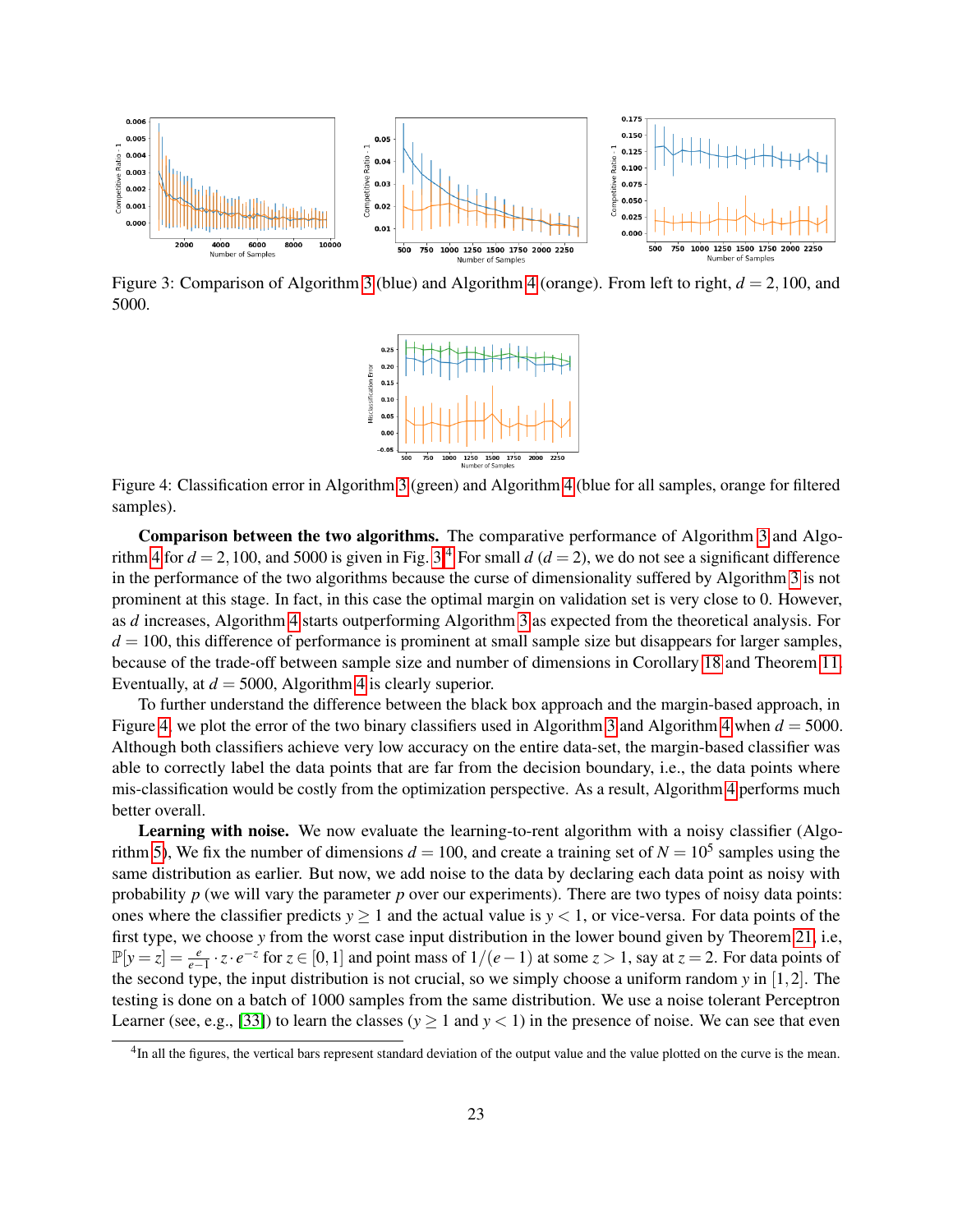for noise rates as high as 40%, the competitive ratio of the learning-to-rent algorithm is still better than the *e*<sup>*e*</sup><sub>*e*−1</sub></sub> that is the best achievable in the worst case. (Figure [5\)](#page-23-2)

<span id="page-23-2"></span>

Figure [5](#page-18-0): Algorithm 5 with varying noise rate with  $d = 100$ .

### 8 Conclusion and Future Work

In this paper, we explored the question of customizing machine learning algorithms for optimization tasks, by incorporating optimization objectives in the loss function. We demonstrated, using PAC learning, that for the classical rent or buy problem, the sample complexity of learning can be substantially improved by incorporating the insensitivity of the objective to mis-classification near the classification boundary (which is responsible for large sample complexity if accurate classification were the end goal). In addition, we showed worst-case robustness bounds for our algorithms, i.e., that they exhibit bounded competitive ratios even if the input is adversarial.

This general approach of "learning for optimization" opens up a new direction for future research at the boundary of machine learning and algorithm design, by providing an alternative "white box" approach to the existing "black box" approaches for using ML predictions in *beyond worst case* algorithm design. While we explored this for an online problem in this paper, the principle itself can be applied to any scenario where an algorithm hopes to learn patterns in the input that can be exploited to achieve performance gains. We posit that this is a rich direction for future research.

### Acknowledgments

This work was done under the auspices of the Indo-US Virtual Networked Joint Center on Algorithms under Uncertainty. K. Anand and D. Panigrahi were supported in part by NSF grants CCF-1535972, CCF-1955703, and an NSF CAREER Award CCF-1750140. R. Ge was supported in part by NSF CCF-1704656, NSF CCF-1845171 (CAREER), a Sloan Fellowship and a Google Faculty Research Award.

#### References

- <span id="page-23-0"></span>[1] A. R. Karlin, M. S. Manasse, L. A. McGeoch, and S Owicki. Competitive randomized algorithms for nonuniform problems. *Algorithmica*, 11(6):542–571, 1994.
- <span id="page-23-1"></span>[2] A. R. Karlin, C. Kenyon, and D. Randall. Dynamic TCP acknowledgment and other stories about e/(e-1). *Algorithmica*, 36(3):209–224, 2003.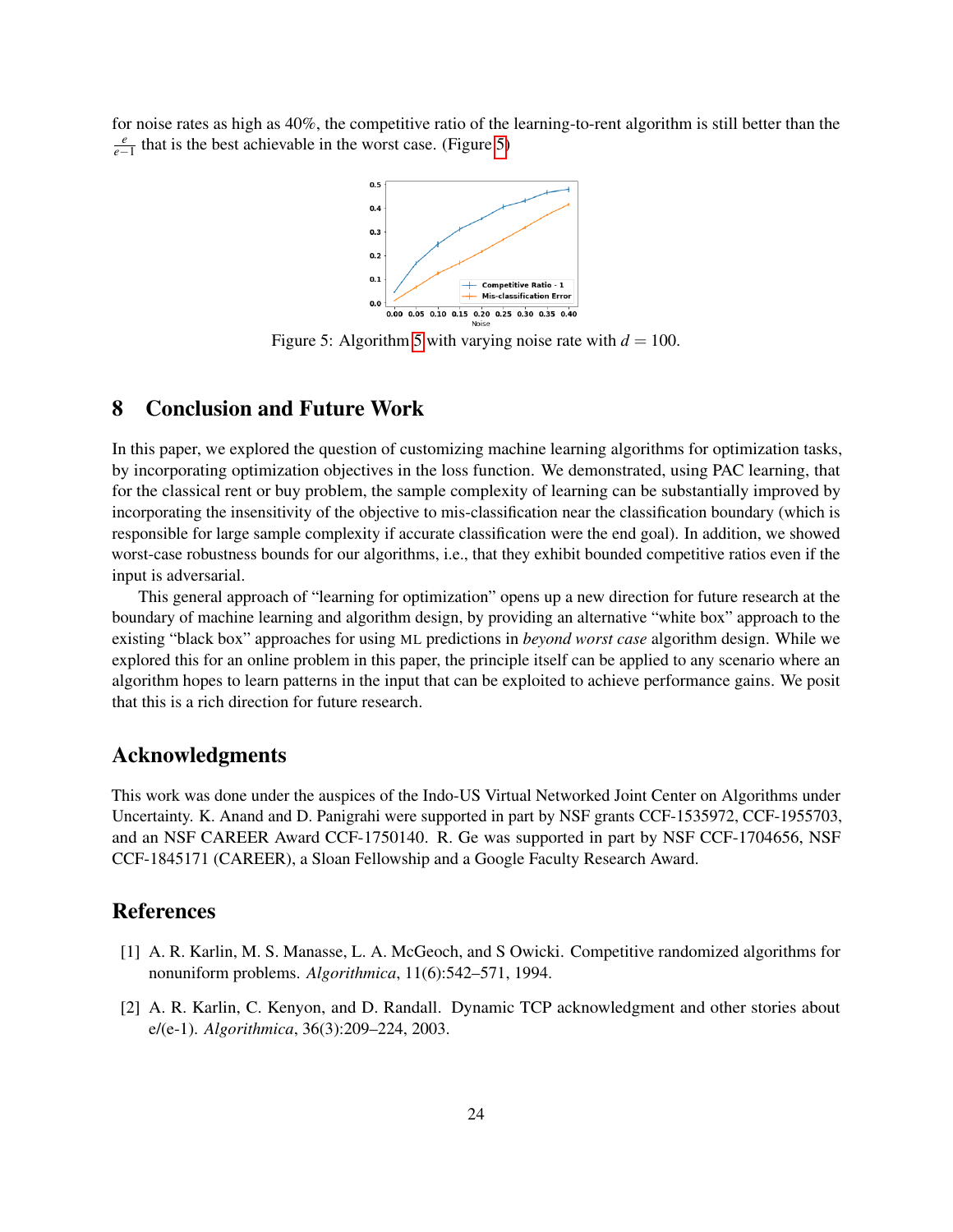- <span id="page-24-0"></span>[3] Z. Lotker, B. Patt-Shamir, and D. Rawitz. Rent, lease or buy: Randomized algorithms for multislope ski rental. In *Proceedings of the 25th Annual Symposium on the Theoretical Aspects of Computer Science (STACS)*, pages 503–514, 2008.
- <span id="page-24-1"></span>[4] Ali Khanafer, Murali Kodialam, and Krishna P. N. Puttaswamy. The constrained ski-rental problem and its application to online cloud cost optimization. In *Proceedings of the INFOCOM*, pages 1492–1500, 2013.
- <span id="page-24-2"></span>[5] R. Kodialam. Competitive algorithms for an online rent or buy problem with variable demand. *SIAM Undergraduate Research Online*, 7:233–245, 2014.
- <span id="page-24-3"></span>[6] Manish Purohit, Zoya Svitkina, and Ravi Kumar. Improving online algorithms via ml predictions. In *Advances in Neural Information Processing Systems*, pages 9661–9670, 2018.
- <span id="page-24-4"></span>[7] Sreenivas Gollapudi and Debmalya Panigrahi. Online algorithms for rent-or-buy with expert advice. In *Proceedings of the 36th International Conference on Machine Learning, ICML 2019, 9-15 June 2019, Long Beach, California, USA*, pages 2319–2327, 2019.
- <span id="page-24-5"></span>[8] A. R. Karlin, M. S. Manasse, L. Rudolph, and D. D. Sleator. Competitive snoopy caching. *Algorithmica*, 3:77–119, 1988.
- <span id="page-24-6"></span>[9] A. Meyerson. The parking permit problem. In *Proc. of 46th Annual IEEE Symposium on Foundations of Computer Science (FOCS)*, pages 274–284, 2005.
- <span id="page-24-7"></span>[10] Andres Munoz Medina and Sergei Vassilvitskii. Revenue optimization with approximate bid predictions. ˜ In *Advances in Neural Information Processing Systems 30: Annual Conference on Neural Information Processing Systems 2017, 4-9 December 2017, Long Beach, CA, USA*, pages 1858–1866, 2017.
- <span id="page-24-8"></span>[11] Thodoris Lykouris and Sergei Vassilvitskii. Competitive caching with machine learned advice. *arXiv preprint arXiv:1802.05399*, 2018.
- <span id="page-24-9"></span>[12] Dhruv Rohatgi. Near-optimal bounds for online caching with machine learned advice. In Shuchi Chawla, editor, *Proceedings of the 2020 ACM-SIAM Symposium on Discrete Algorithms, SODA 2020, Salt Lake City, UT, USA, January 5-8, 2020*, pages 1834–1845. SIAM, 2020.
- <span id="page-24-10"></span>[13] Zhihao Jiang, Debmalya Panigrahi, and Kevin Sun. Online algorithms for weighted caching with predictions. In *47th International Colloquium on Automata, Languages, and Programming, ICALP 2020*, 2020.
- <span id="page-24-11"></span>[14] Silvio Lattanzi, Thomas Lavastida, Benjamin Moseley, and Sergei Vassilvitskii. Online scheduling via learned weights. In Shuchi Chawla, editor, *Proceedings of the 2020 ACM-SIAM Symposium on Discrete Algorithms, SODA 2020, Salt Lake City, UT, USA, January 5-8, 2020*, pages 1859–1877. SIAM, 2020.
- <span id="page-24-12"></span>[15] Michael Mitzenmacher. Scheduling with predictions and the price of misprediction. In Thomas Vidick, editor, *11th Innovations in Theoretical Computer Science Conference, ITCS 2020, January 12-14, 2020, Seattle, Washington, USA*, volume 151 of *LIPIcs*, pages 14:1–14:18. Schloss Dagstuhl - Leibniz-Zentrum für Informatik, 2020.
- <span id="page-24-13"></span>[16] Chen-Yu Hsu, Piotr Indyk, Dina Katabi, and Ali Vakilian. Learning-based frequency estimation algorithms. In *International Conference on Learning Representations*, 2019.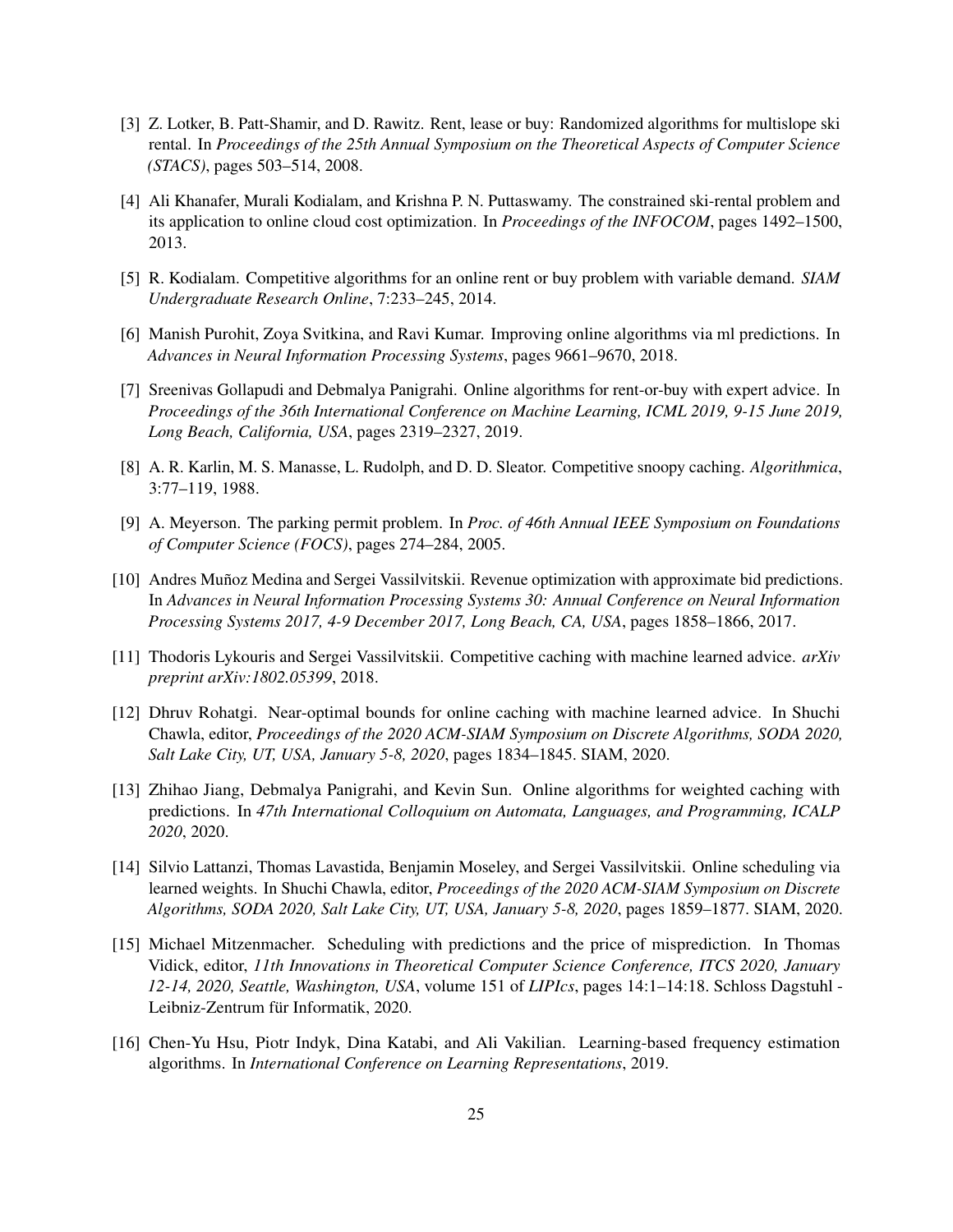- <span id="page-25-0"></span>[17] Michael Mitzenmacher. A model for learned bloom filters and optimizing by sandwiching. In *Advances in Neural Information Processing Systems*, pages 464–473, 2018.
- <span id="page-25-1"></span>[18] Chen Huang, Shuangfei Zhai, Walter Talbott, Miguel Angel Bautista, Shih-Yu Sun, Carlos Guestrin, and Josh Susskind. Addressing the loss-metric mismatch with adaptive loss alignment. *arXiv preprint arXiv:1905.05895*, 2019.
- <span id="page-25-2"></span>[19] Rishi Gupta and Tim Roughgarden. A pac approach to application-specific algorithm selection. *SIAM Journal on Computing*, 46(3):992–1017, 2017.
- <span id="page-25-3"></span>[20] Nir Ailon, Bernard Chazelle, Kenneth L Clarkson, Ding Liu, Wolfgang Mulzer, and C Seshadhri. Self-improving algorithms. *SIAM Journal on Computing*, 40(2):350–375, 2011.
- <span id="page-25-4"></span>[21] Richard Cole and Tim Roughgarden. The sample complexity of revenue maximization. In David B. Shmoys, editor, *Symposium on Theory of Computing, STOC 2014, New York, NY, USA, May 31 - June 03, 2014*, pages 243–252. ACM, 2014.
- <span id="page-25-5"></span>[22] Jamie Morgenstern and Tim Roughgarden. Learning simple auctions. In Vitaly Feldman, Alexander Rakhlin, and Ohad Shamir, editors, *Proceedings of the 29th Conference on Learning Theory, COLT 2016, New York, USA, June 23-26, 2016*, volume 49 of *JMLR Workshop and Conference Proceedings*, pages 1298–1318. JMLR.org, 2016.
- <span id="page-25-6"></span>[23] Eric Balkanski, Aviad Rubinstein, and Yaron Singer. The power of optimization from samples. In Daniel D. Lee, Masashi Sugiyama, Ulrike von Luxburg, Isabelle Guyon, and Roman Garnett, editors, *Advances in Neural Information Processing Systems 29: Annual Conference on Neural Information Processing Systems 2016, December 5-10, 2016, Barcelona, Spain*, pages 4017–4025, 2016.
- <span id="page-25-7"></span>[24] Eric Balkanski, Aviad Rubinstein, and Yaron Singer. The limitations of optimization from samples. In Hamed Hatami, Pierre McKenzie, and Valerie King, editors, *Proceedings of the 49th Annual ACM SIGACT Symposium on Theory of Computing, STOC 2017, Montreal, QC, Canada, June 19-23, 2017*, pages 1016–1027. ACM, 2017.
- <span id="page-25-8"></span>[25] Charles Elkan. The foundations of cost-sensitive learning. In *International joint conference on artificial intelligence*, volume 17, pages 973–978. Lawrence Erlbaum Associates Ltd, 2001.
- <span id="page-25-9"></span>[26] Parameswaran Kamalaruban and Robert C Williamson. Minimax lower bounds for cost sensitive classification. *arXiv preprint arXiv:1805.07723*, 2018.
- <span id="page-25-10"></span>[27] Charles X Ling and Victor S Sheng. Cost-sensitive learning and the class imbalance problem, 2008.
- <span id="page-25-11"></span>[28] Hoeffding. Probability inequalities for sums of bounded random variables. *Journal of the American Statistical Association*, pages 13–30, 1963.
- <span id="page-25-12"></span>[29] Michael J Kearns and Umesh Virkumar Vazirani. *An introduction to computational learning theory*. MIT press, 1994.
- <span id="page-25-13"></span>[30] R. Motwani and P. Raghavan. *Randomized Algorithms*. Cambridge University Press, 1997.
- <span id="page-25-14"></span>[31] V Vapnik and Vlamimir Vapnik. Statistical learning theory wiley. *New York*, pages 156–160, 1998.